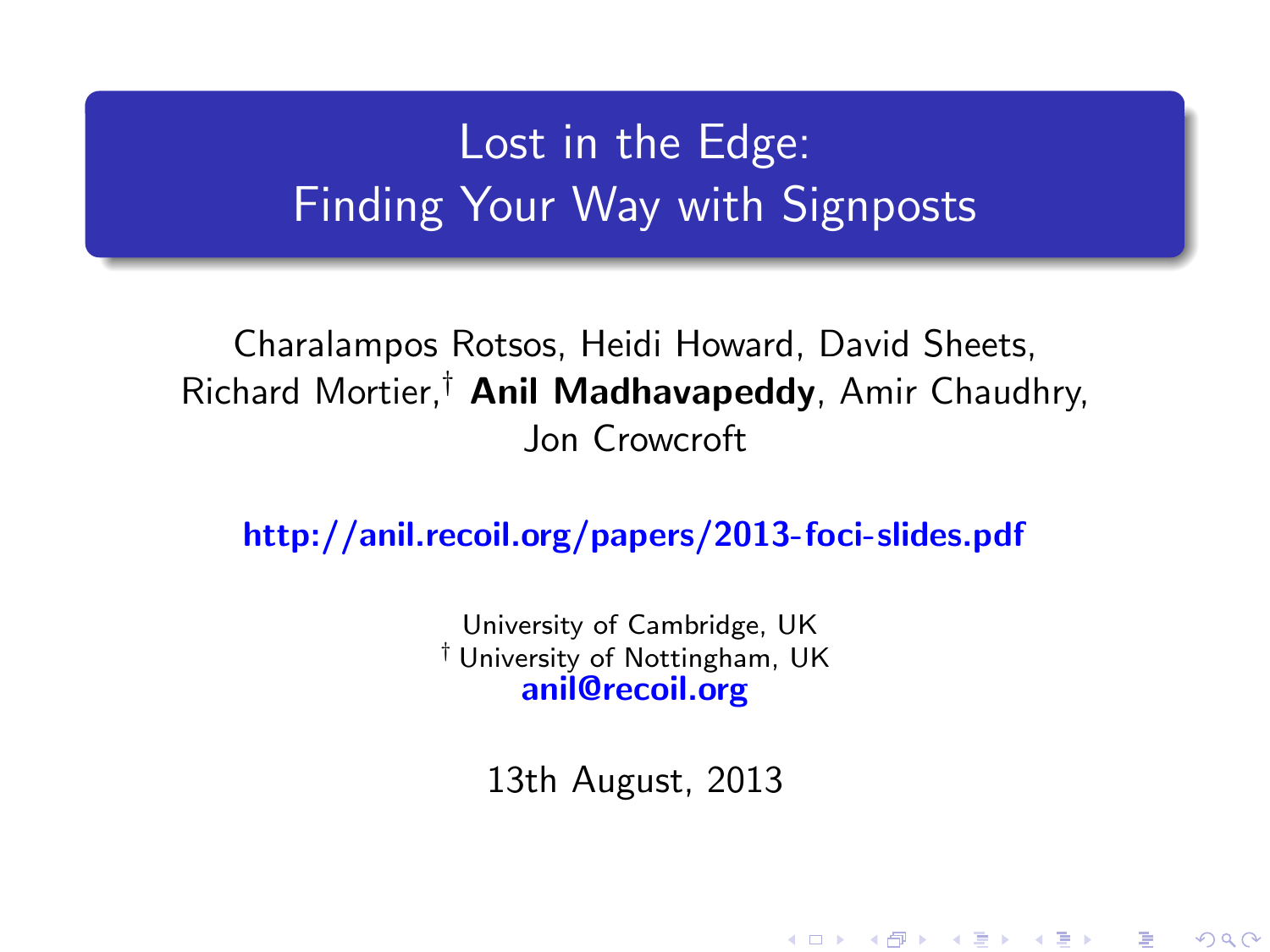| Introduction<br>$\bullet$ 00000000 | Signposts<br>0000000 | Conclusions<br>0000 |
|------------------------------------|----------------------|---------------------|
| Challenge & Constraints            |                      |                     |
| Contents                           |                      |                     |

K ロ ▶ K @ ▶ K 할 > K 할 > 1 할 > 1 이익어

#### 1 [Introduction](#page-1-0)

- [Challenge & Constraints](#page-1-0)
- **•** [Building on DNS](#page-11-0)

## 2 [Signposts](#page-18-0)

- **•** [Architecture](#page-18-0)
- **[Components](#page-22-0)**

## **[Conclusions](#page-31-0)**

- **·** [Implications](#page-31-0)
- <span id="page-1-0"></span>• [Questions](#page-33-0)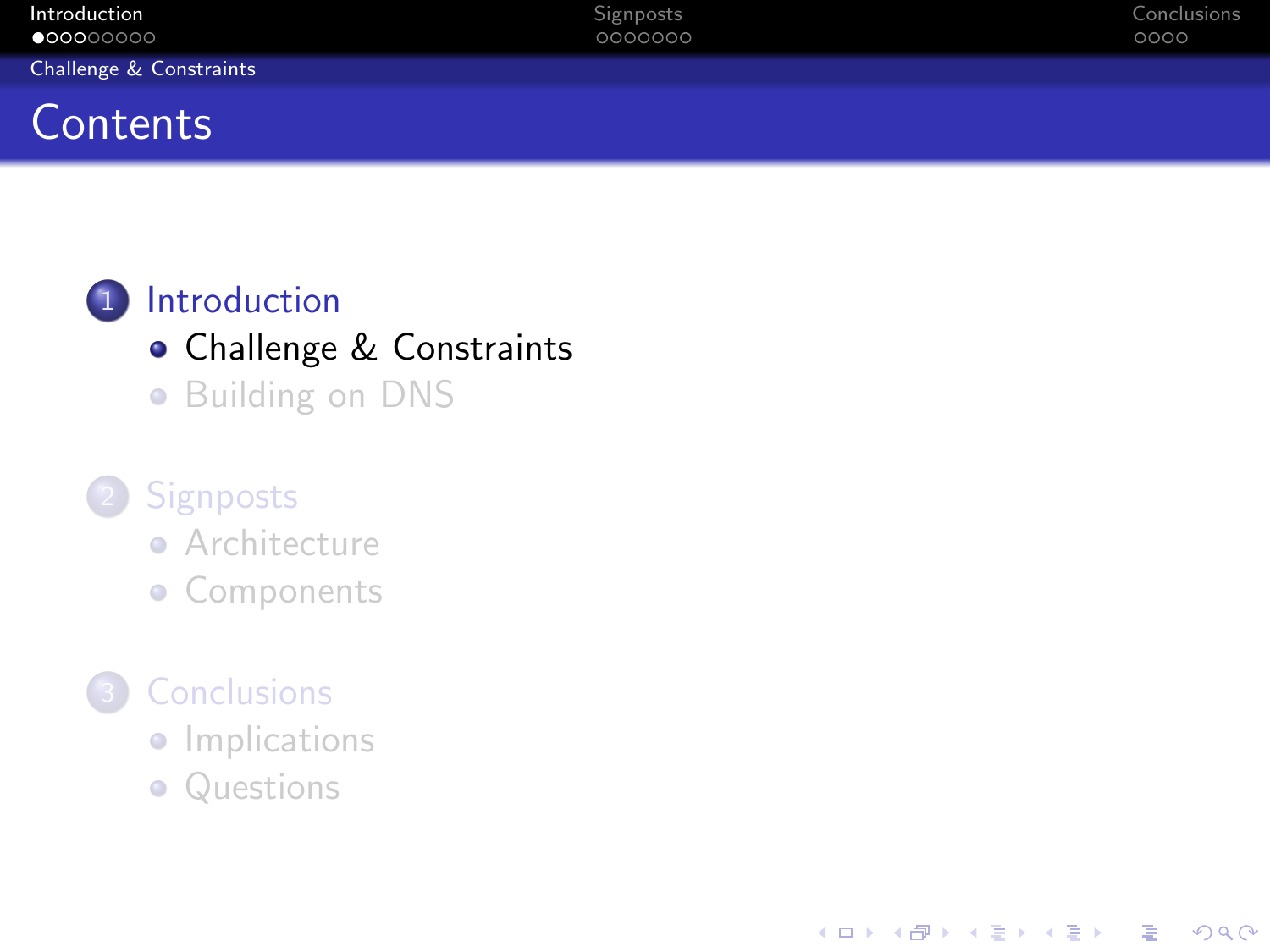

**KORK STRATER STRAKER** 

<span id="page-2-0"></span>**.** Loss of data and services due to service shutdown (whether for commercial or political reasons)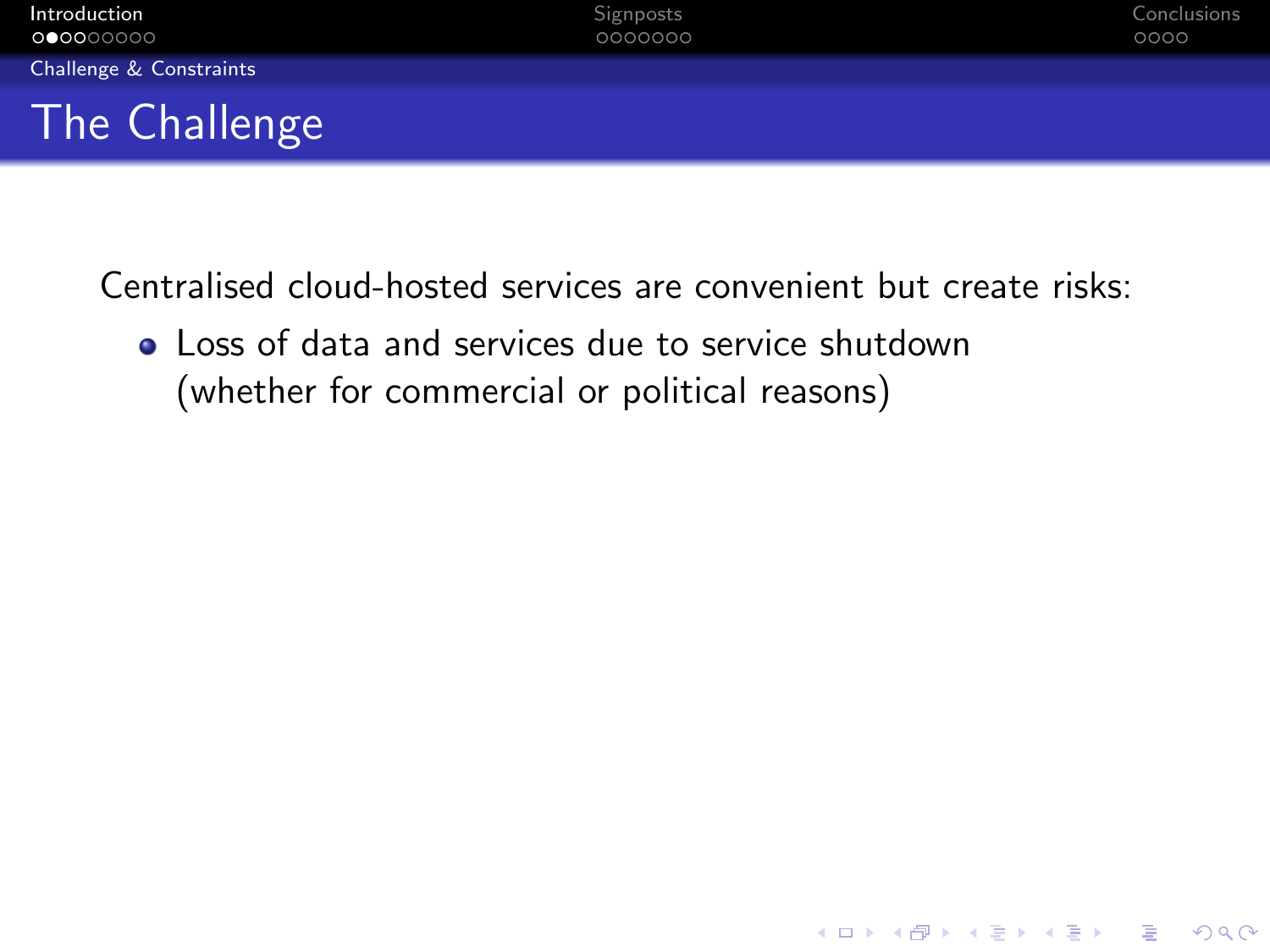

**KORK STRATER STRAKER** 

- **.** Loss of data and services due to service shutdown (whether for commercial or political reasons)
- <span id="page-3-0"></span>• Global passive observers recording  $-\frac{1}{2}$  1.6% traffic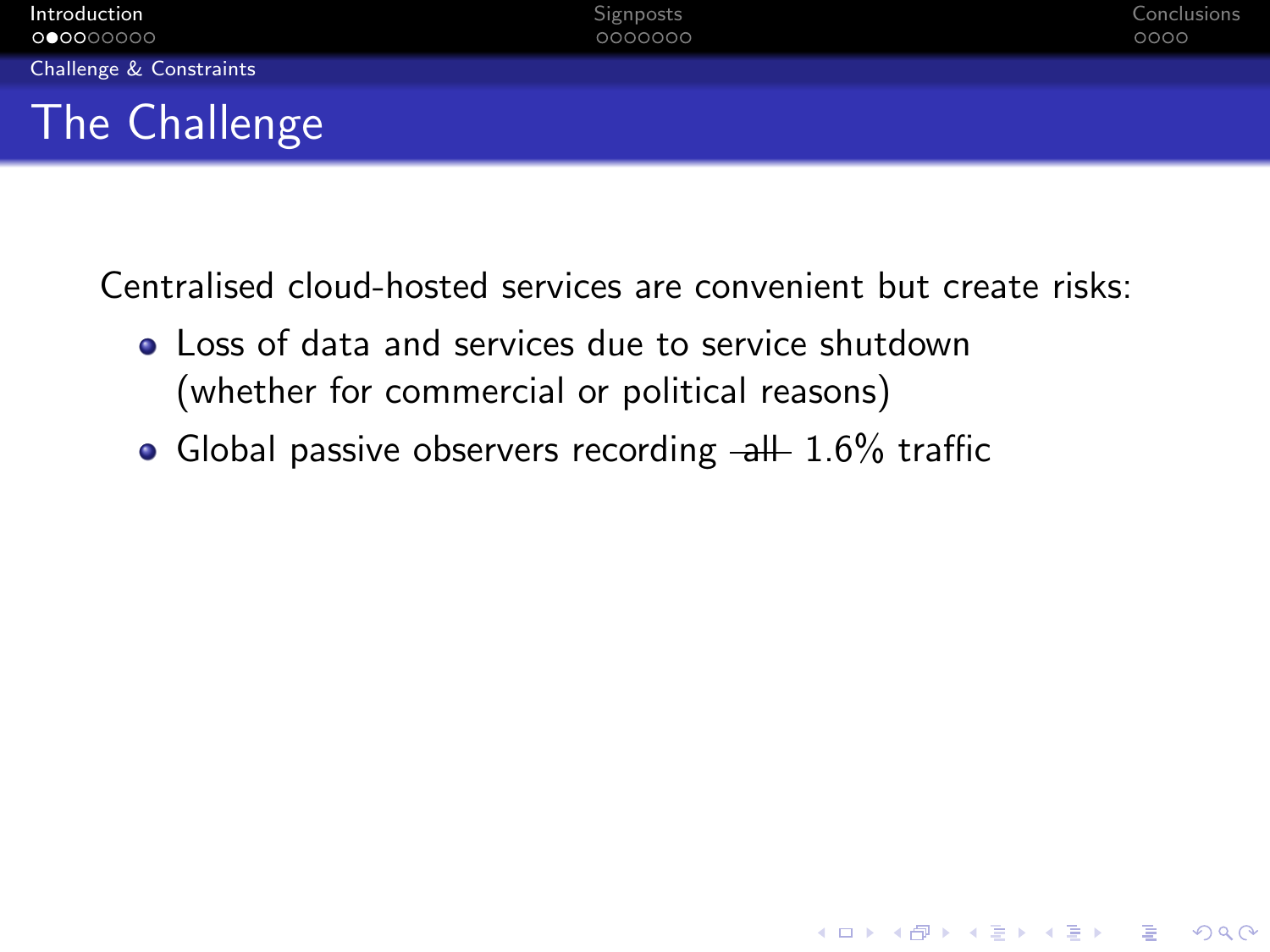- **.** Loss of data and services due to service shutdown (whether for commercial or political reasons)
- Global passive observers recording  $-\frac{1}{2}$  1.6% traffic
- <span id="page-4-0"></span>**•** Inefficient and inconvenient synchronisation in mobile and offline environments

**KORK STRATER STRAKER**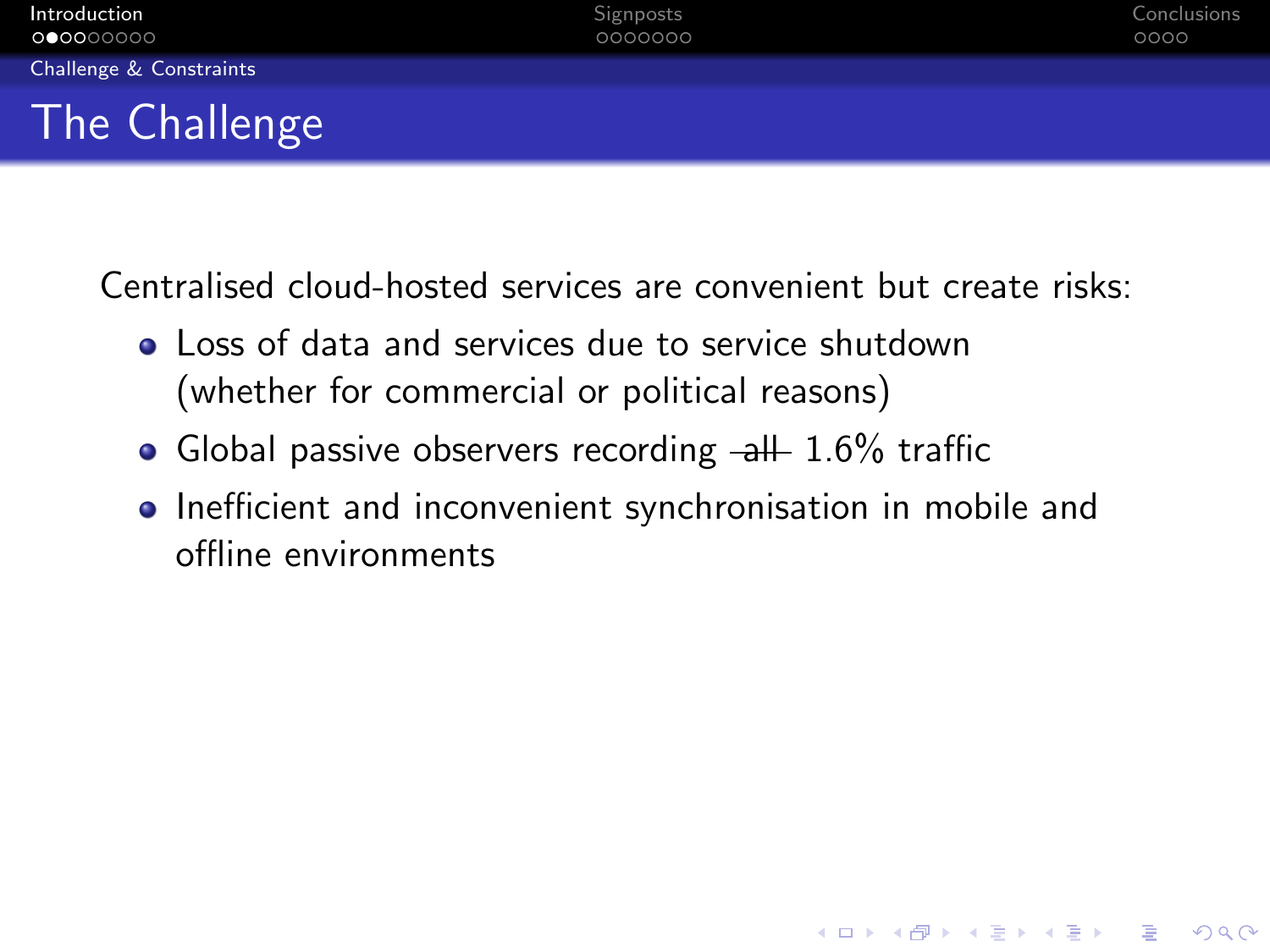- **•** Loss of data and services due to service shutdown (whether for commercial or political reasons)
- Global passive observers recording  $-\frac{1}{2}$  1.6% traffic
- **•** Inefficient and inconvenient synchronisation in mobile and offline environments

#### Our Approach

<span id="page-5-0"></span>Use DNS to enable *personal clouds*, making it easy to deploy apps that function securely and efficiently across our own device network, across the Internet edge.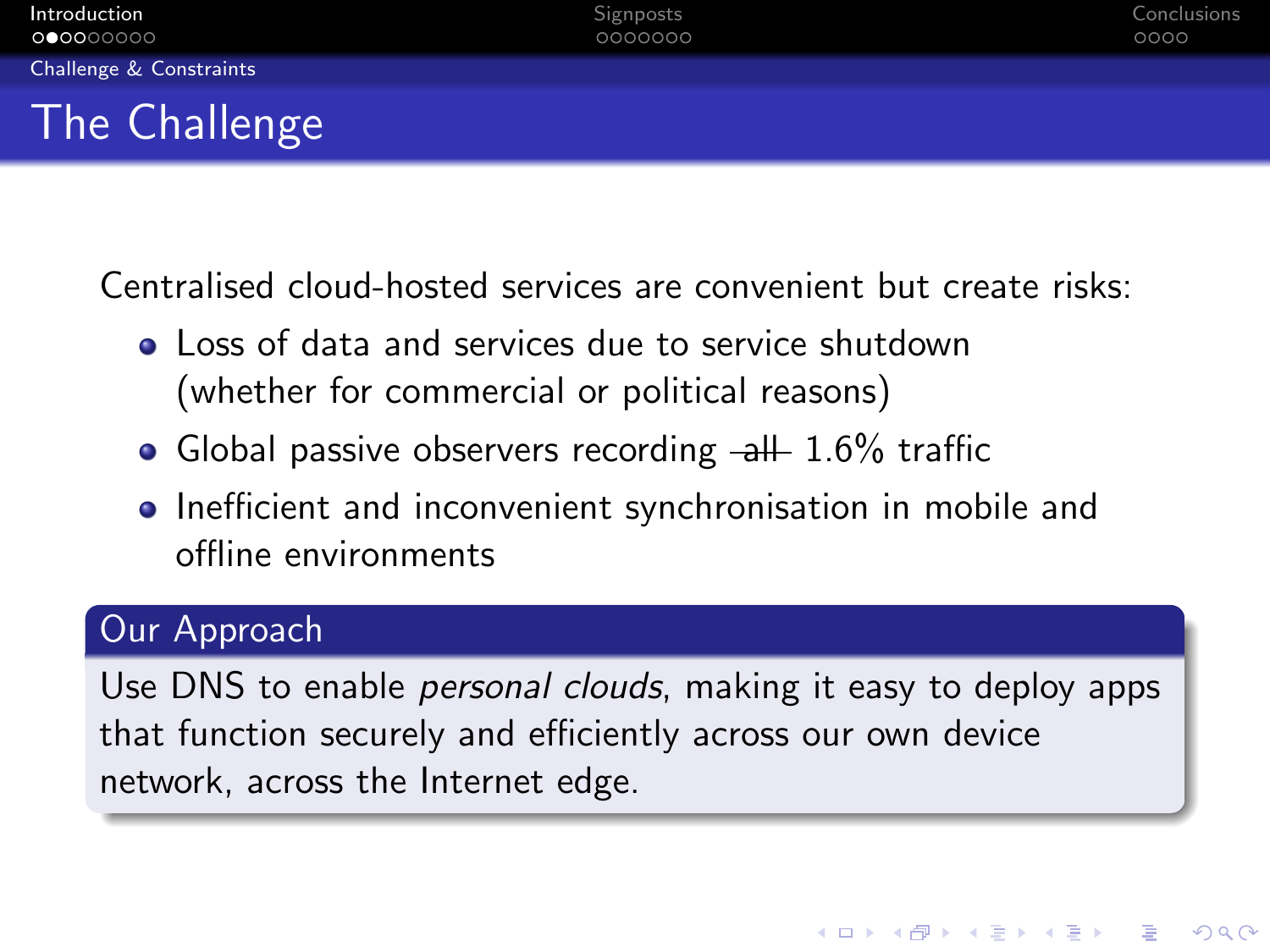| Introduction<br>000000000 | Signposts<br>0000000 | Conclusions<br>0000 |
|---------------------------|----------------------|---------------------|
| Challenge & Constraints   |                      |                     |
| <b>Constraints</b>        |                      |                     |

<span id="page-6-0"></span>Compatibility. Can't require users to change all their apps. Security. Need to control access to our personal devices: requires authentication and confidentiality. Connectivity. Need to be able to interconnect devices whatever network is available.

**KORK STRATER STRAKER**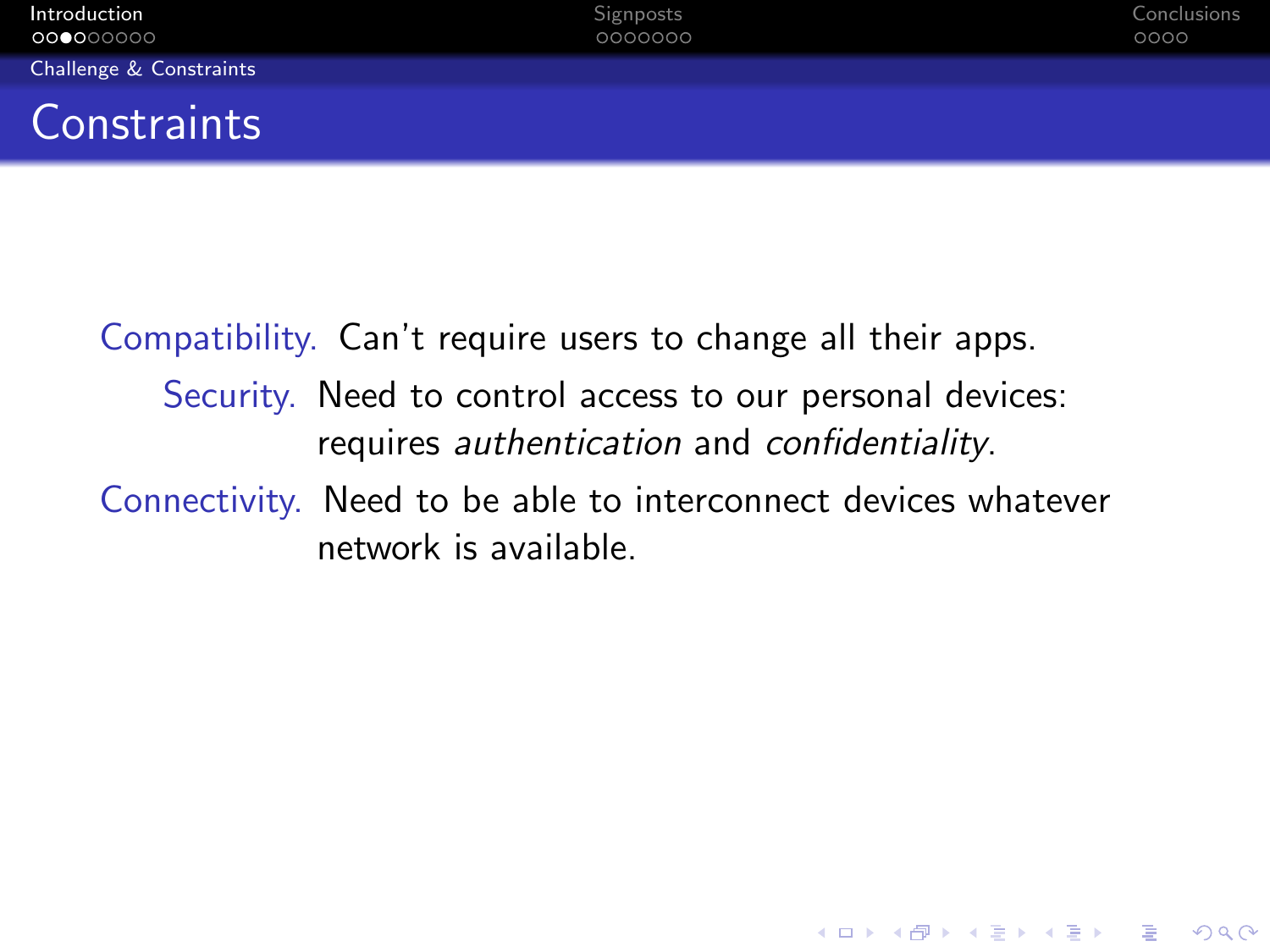| Introduction<br>000000000 | <b>Signposts</b><br>0000000 | Conclusions<br>0000 |
|---------------------------|-----------------------------|---------------------|
| Challenge & Constraints   |                             |                     |
| <b>Constraints</b>        |                             |                     |

Compatibility. Can't require users to change all their apps. Security. Need to control access to our personal devices: requires authentication and confidentiality. Connectivity. Need to be able to interconnect devices whatever

network is available.

#### Data vs Orchestration

<span id="page-7-0"></span>What's the *minimal* network infrastructure that we can deploy to represent individual users on the core Internet?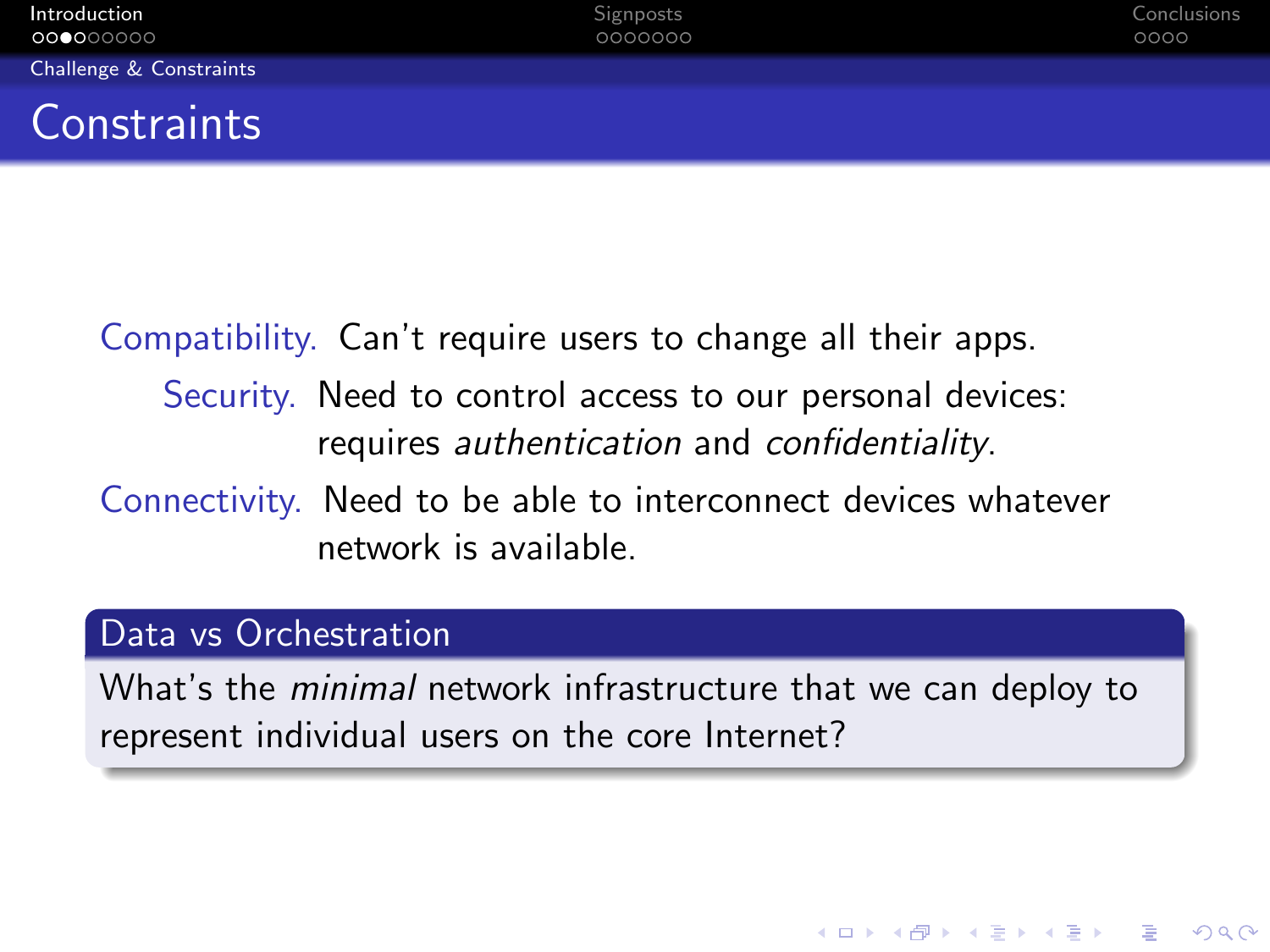

Network Address Translation (NAT) killed end-to-end IP addressing



**KORK STRATER STRAKER** 

<span id="page-8-0"></span>• Packet filtering makes tunnel setup dynamic (Full-cone NAT? Is UDP blocked? IPSec?)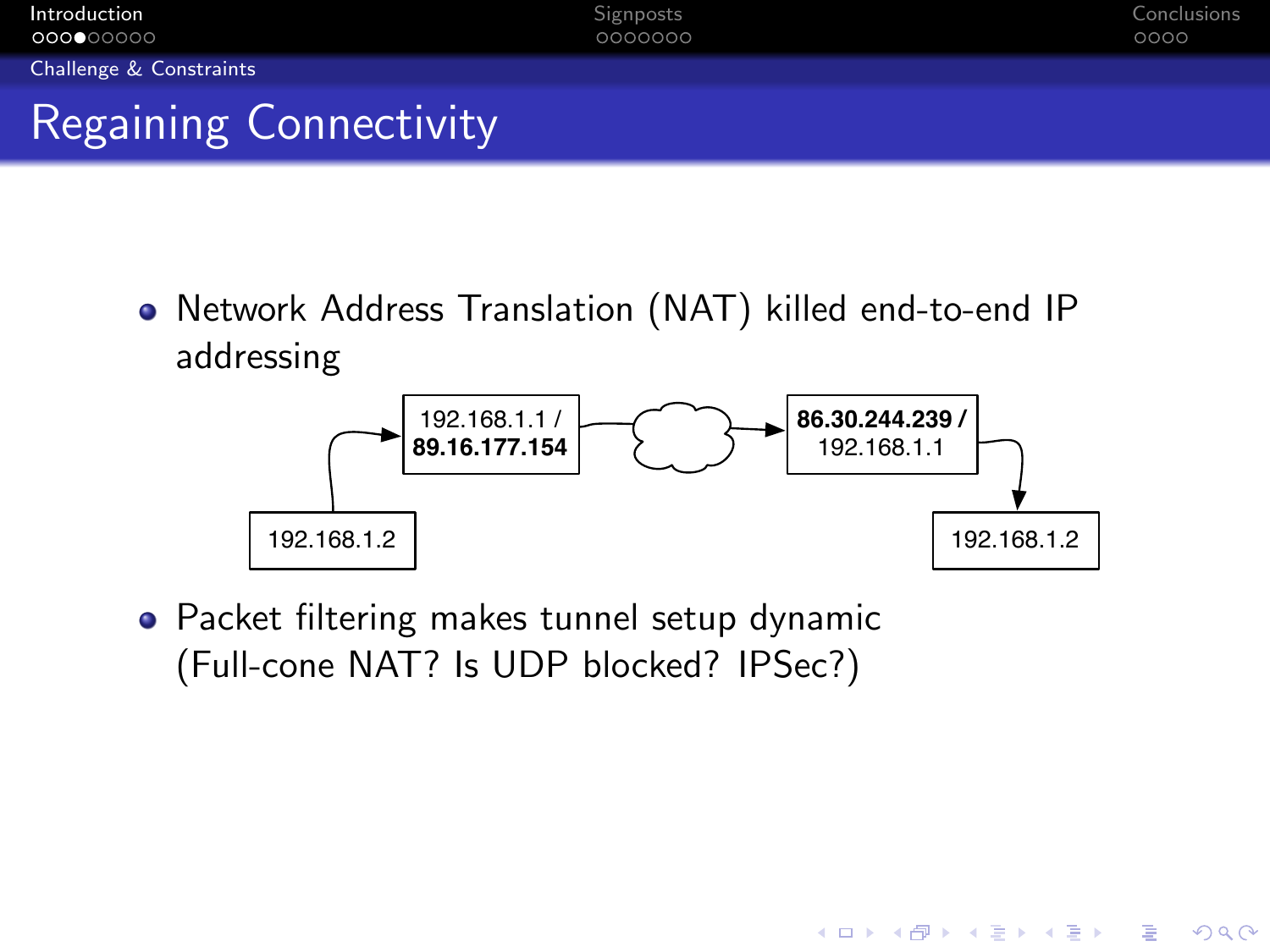

Network Address Translation (NAT) killed end-to-end IP addressing



- Packet filtering makes tunnel setup dynamic (Full-cone NAT? Is UDP blocked? IPSec?)
- <span id="page-9-0"></span>• Redirection and proxies (e.g., Wifi hotspots) require traversal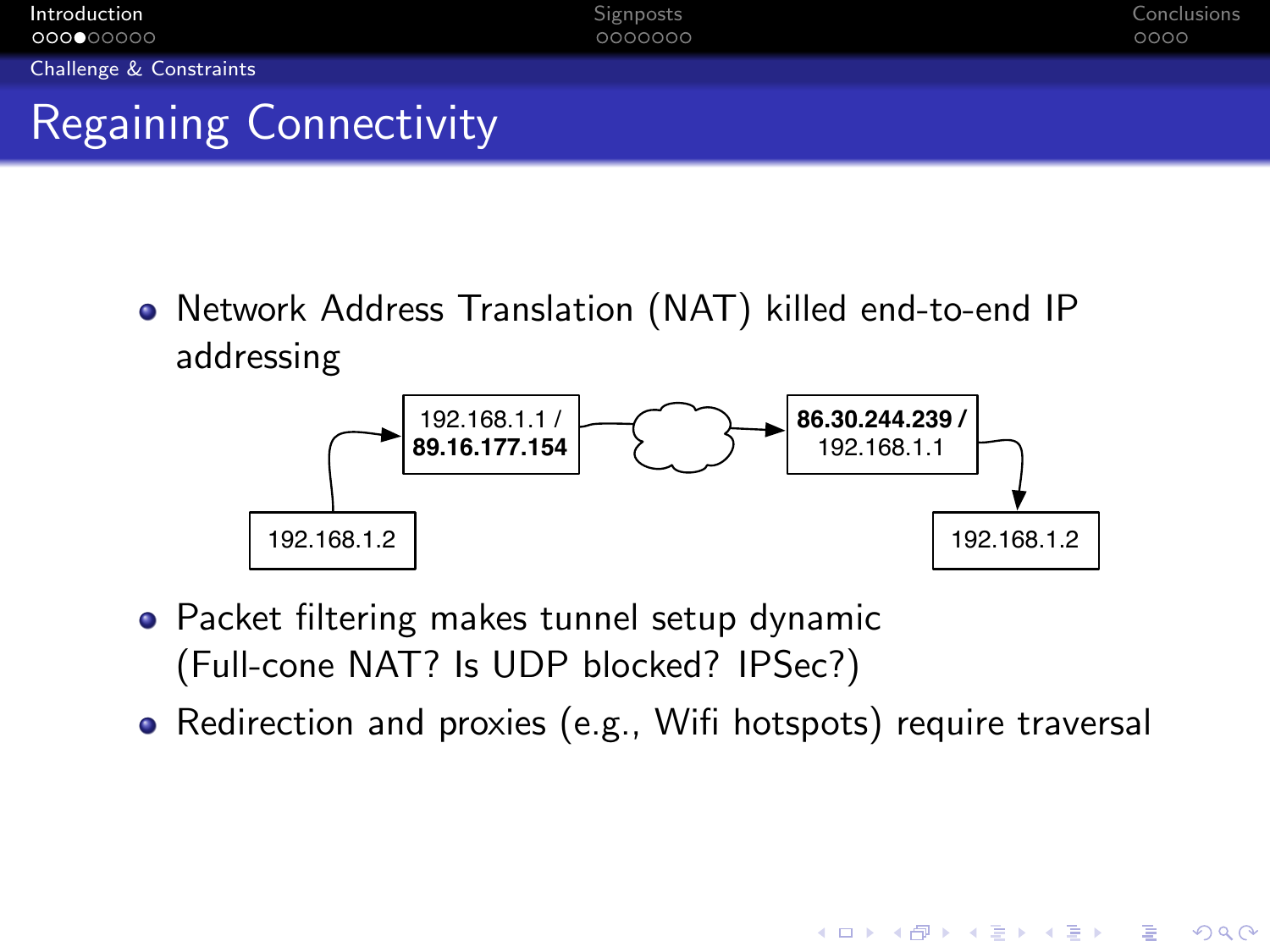

Network Address Translation (NAT) killed end-to-end IP addressing



- Packet filtering makes tunnel setup dynamic (Full-cone NAT? Is UDP blocked? IPSec?)
- Redirection and proxies (e.g., Wifi hotspots) require traversal

**KORK ERKER ADE YOUR** 

<span id="page-10-0"></span>• Multipath is increasingly available (e.g.,  $3G + W$ ifi)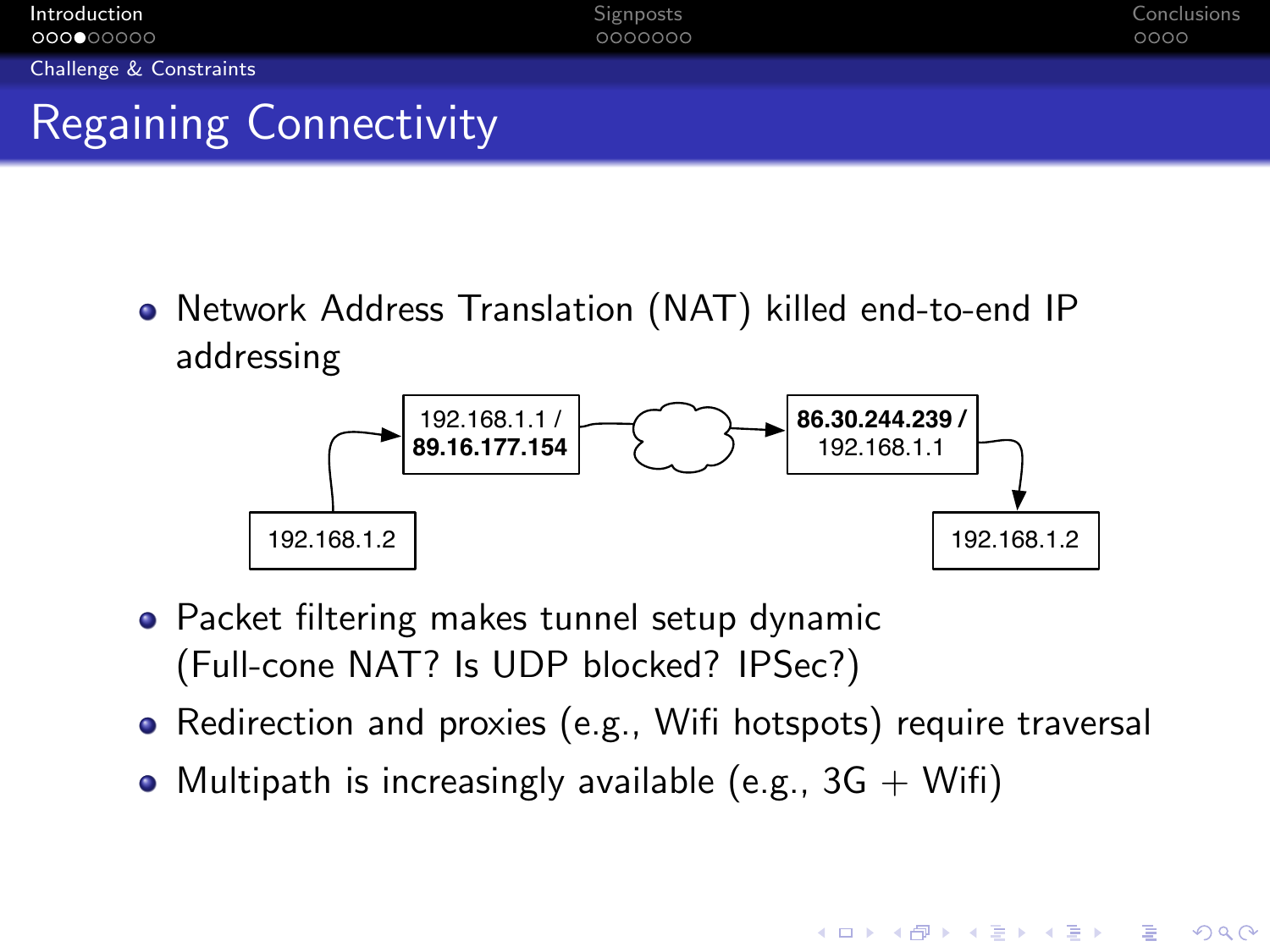| Introduction<br>0000●0000 | <b>Signposts</b><br>0000000 | Conclusions<br>0000 |
|---------------------------|-----------------------------|---------------------|
| <b>Building on DNS</b>    |                             |                     |
| Contents                  |                             |                     |

K ロ ▶ K @ ▶ K 할 > K 할 > 1 할 > 1 이익어



# 1 [Introduction](#page-1-0)

- **[Challenge & Constraints](#page-1-0)**
- **•** [Building on DNS](#page-11-0)

### 2 [Signposts](#page-18-0)

- **•** [Architecture](#page-18-0)
- **[Components](#page-22-0)**

# **[Conclusions](#page-31-0)**

- **·** [Implications](#page-31-0)
- <span id="page-11-0"></span>• [Questions](#page-33-0)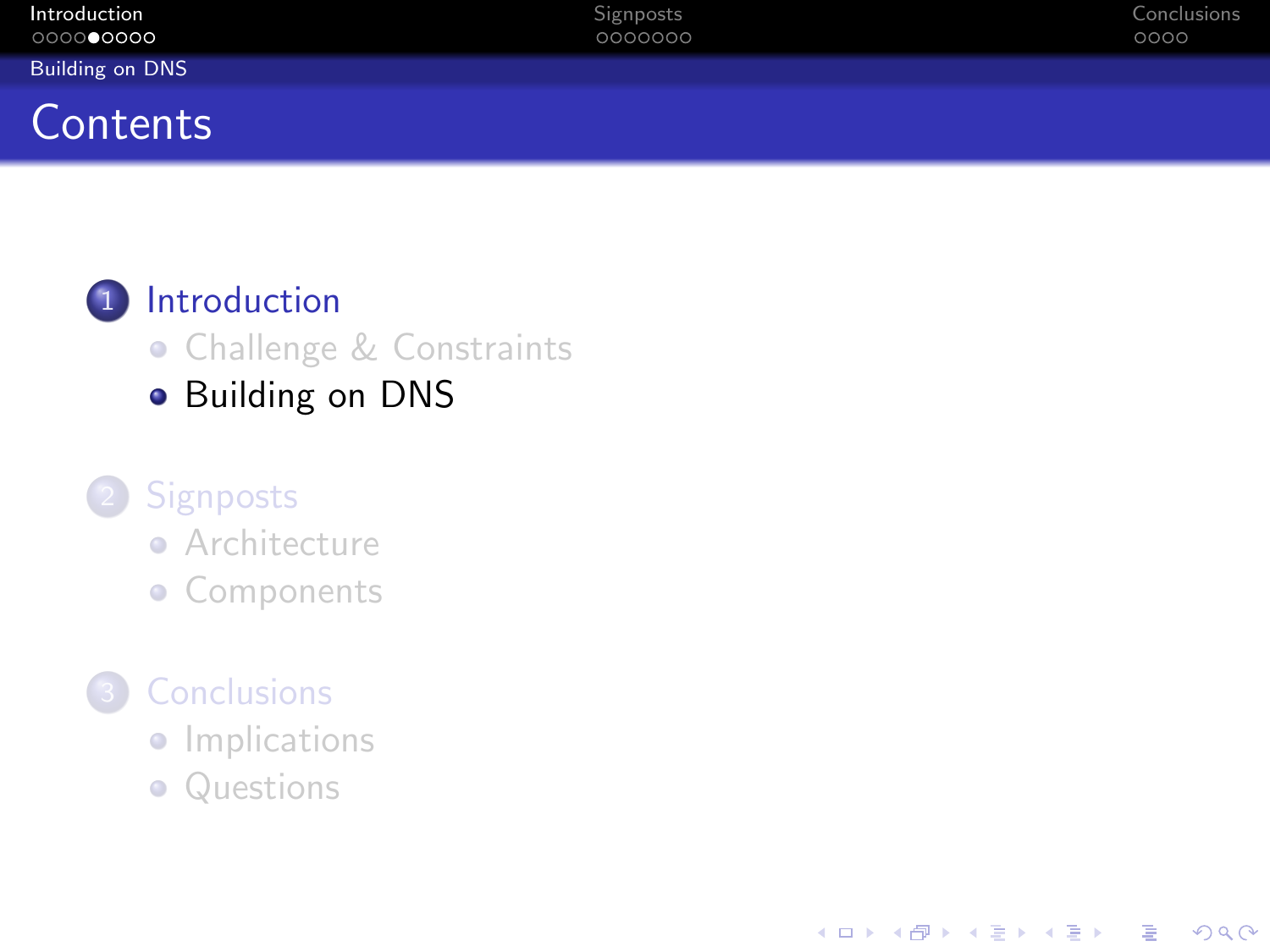| Introduction<br>000000000 | Signposts<br>0000000 | Conclusions<br>0000 |
|---------------------------|----------------------|---------------------|
| Building on DNS           |                      |                     |
| <b>DNS</b>                |                      |                     |

DNS is THE Internet naming standard:

- Supported in almost every embedded device.
- Naturally hierarchical and cacheable.
- Flexible and "extensible".
- <span id="page-12-0"></span>• Resolver infrastructure exists almost everywhere (including censorship).

K ロ ▶ K @ ▶ K 할 > K 할 > 1 할 > 1 이익어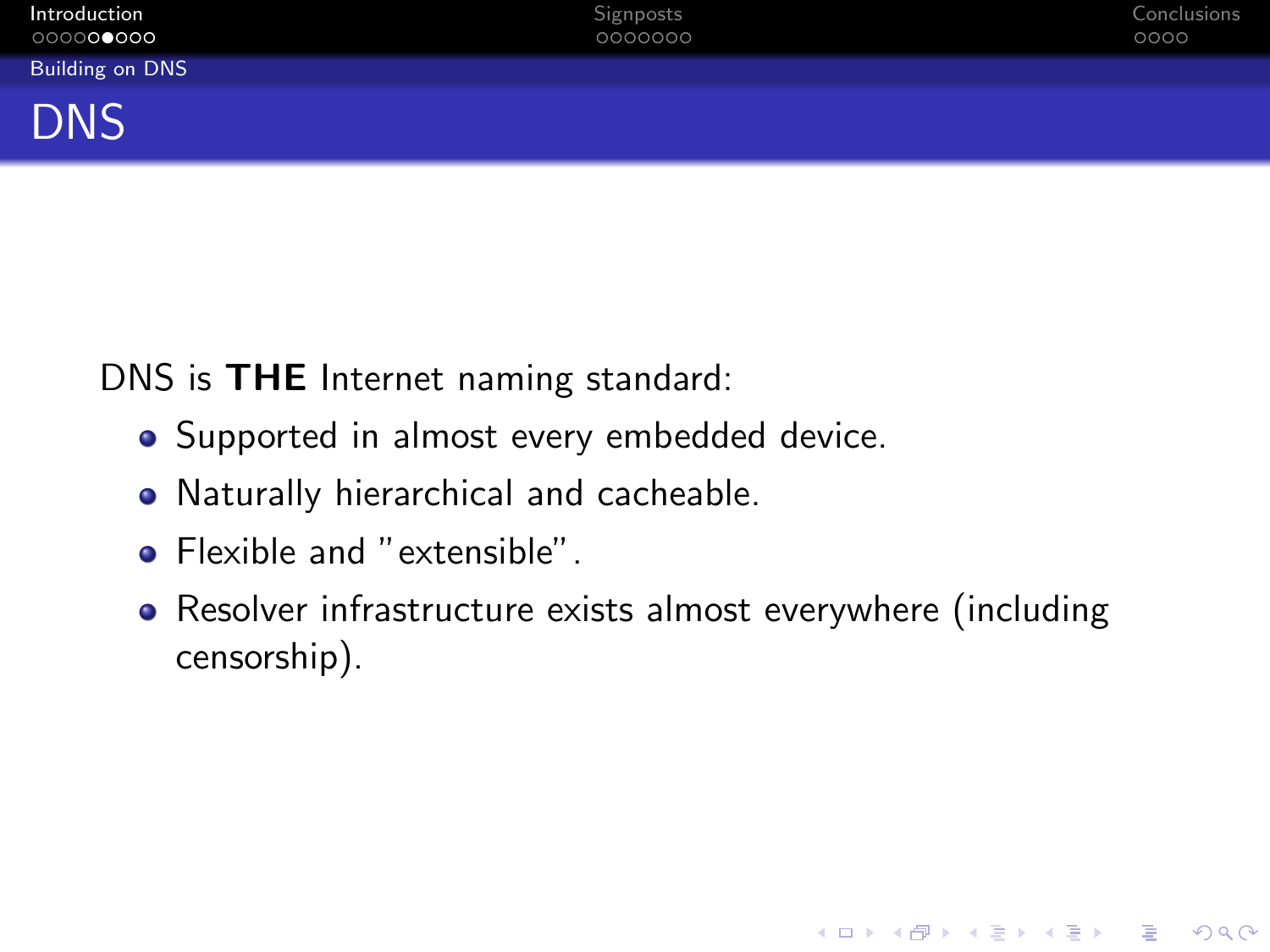| Introduction<br>○○○○○○●○○ | Signposts<br>0000000 | Conclusions<br>0000 |
|---------------------------|----------------------|---------------------|
| <b>Building on DNS</b>    |                      |                     |
| <b>DNS Today</b>          |                      |                     |

<span id="page-13-0"></span># host recoil.org recoil.org has address 89.16.177.154 recoil.org mail is handled by 10 dark.recoil.org. recoil.org mail is handled by 20 mx-caprica.easydns.com.

K ロ ▶ K @ ▶ K 할 > K 할 > 1 할 > 1 이익어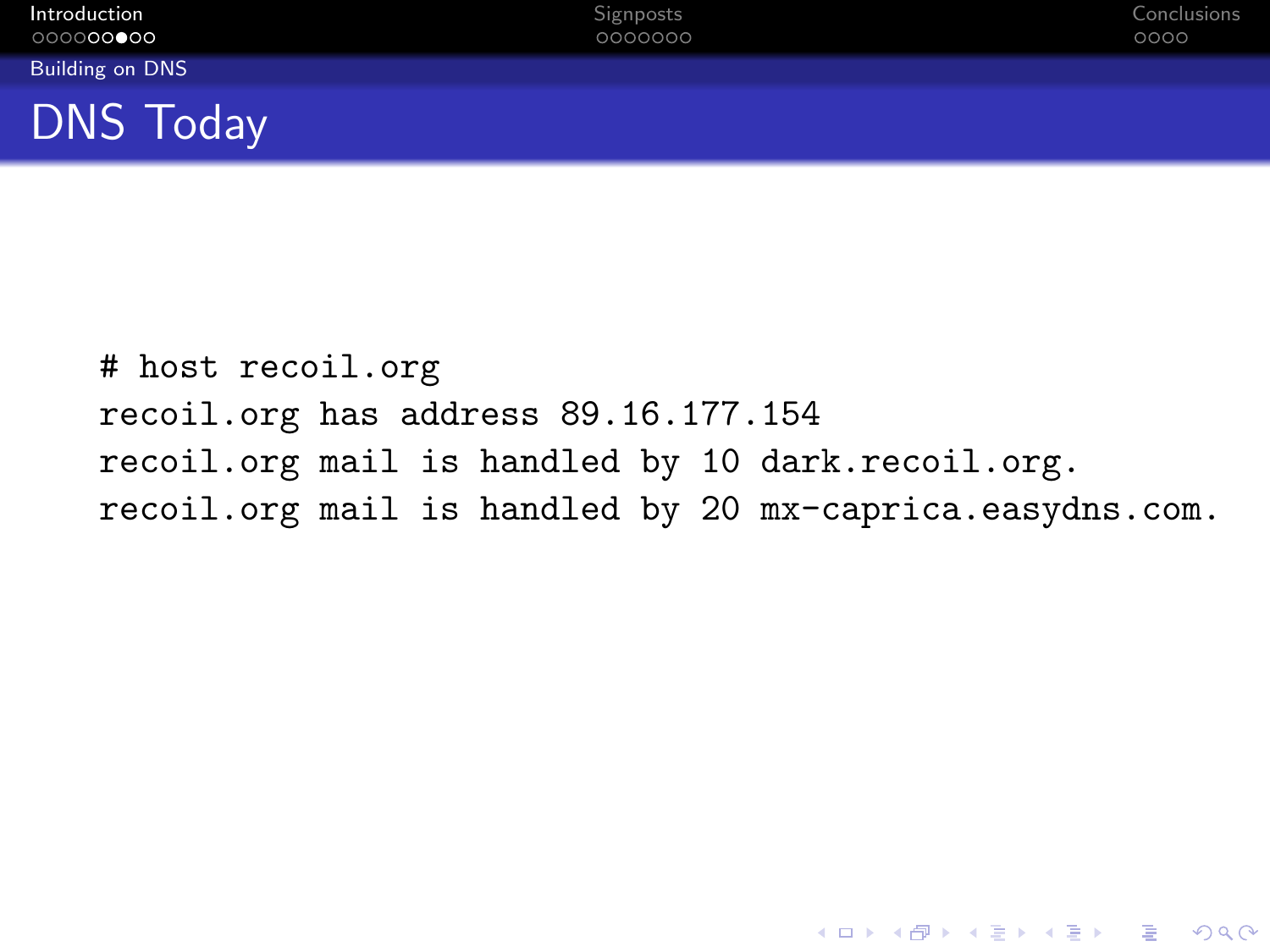| Introduction<br>000000000 | Signposts<br>0000000 | Conclusions<br>0000 |
|---------------------------|----------------------|---------------------|
| Building on DNS           |                      |                     |
| <b>DNS Today</b>          |                      |                     |

# host recoil.org recoil.org has address 89.16.177.154 recoil.org mail is handled by 10 dark.recoil.org. recoil.org mail is handled by 20 mx-caprica.easydns.com.

Why can't we have stronger DNS bindings between edge devices?

**K ロ ▶ K @ ▶ K 할 X X 할 X 및 할 X X Q Q O** 

<span id="page-14-0"></span># host ipad.home.anil.recoil.org ipad.home.anil.recoil.org has address 192.168.1.19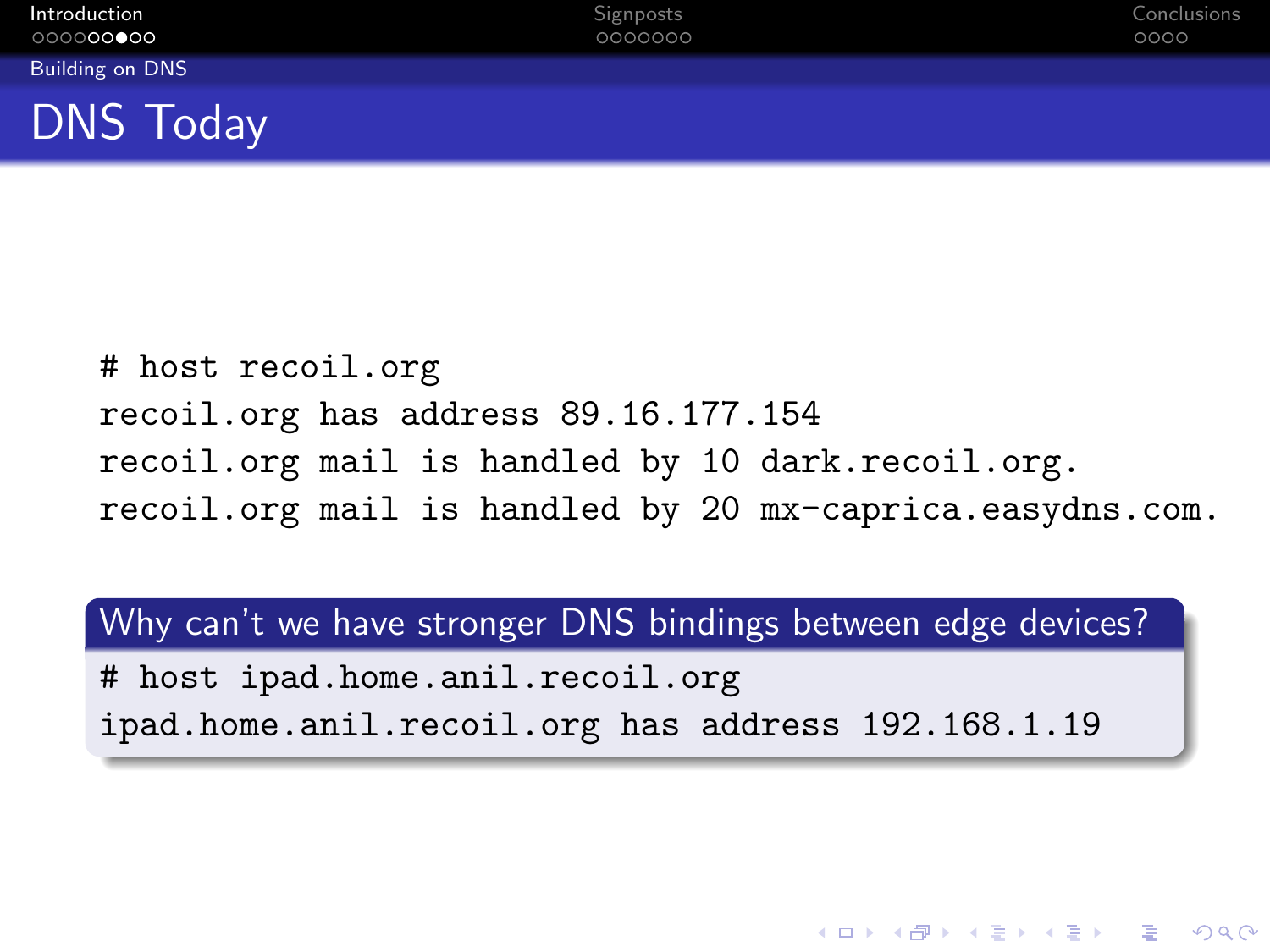| Introduction<br>○○○○○○○●○ | Signposts<br>0000000 | Conclusions<br>0000 |
|---------------------------|----------------------|---------------------|
| <b>Building on DNS</b>    |                      |                     |
| <b>DNS Manipulation</b>   |                      |                     |

DNS is already manipulated: content networks differentiate results by the query source so the nearest CDN node can serve data

Indeed,

<span id="page-15-0"></span>"DNS servers can play games. As long as they appear to deliver a syntactically correct response to every query, they can fiddle the semantics."  $-$  RFC3234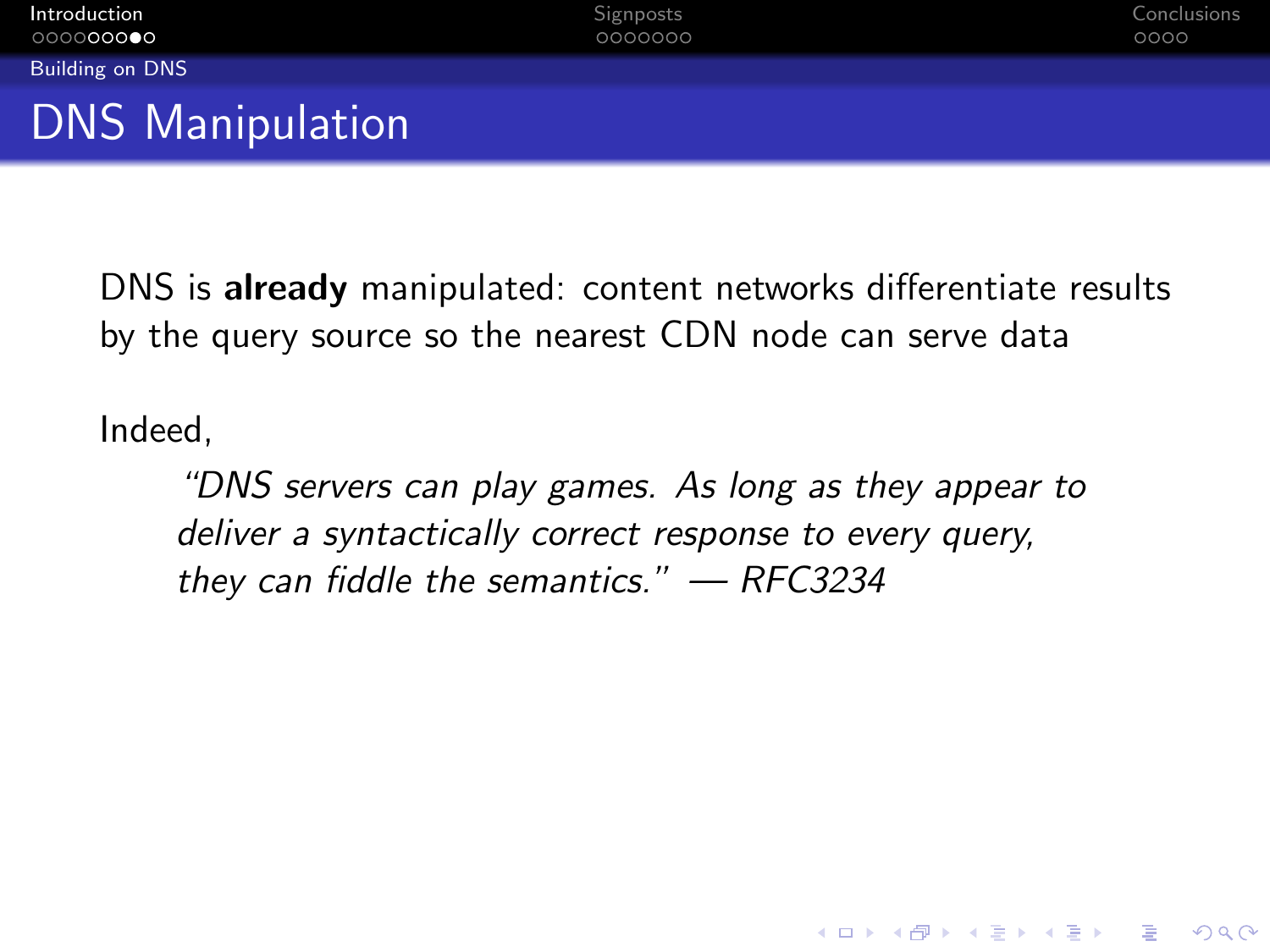| Introduction<br>○○○○○○○●○ | Signposts<br>0000000 | Conclusions<br>0000 |
|---------------------------|----------------------|---------------------|
| <b>Building on DNS</b>    |                      |                     |
| <b>DNS Manipulation</b>   |                      |                     |

DNS is already manipulated: content networks differentiate results by the query source so the nearest CDN node can serve data

Indeed,

"DNS servers can play games. As long as they appear to deliver a syntactically correct response to every query, they can fiddle the semantics."  $-$  RFC3234

#### Names for The Average Joe

<span id="page-16-0"></span>But there's nowhere for **individuals** to easily host their own little name services online. Change this, and everything improves.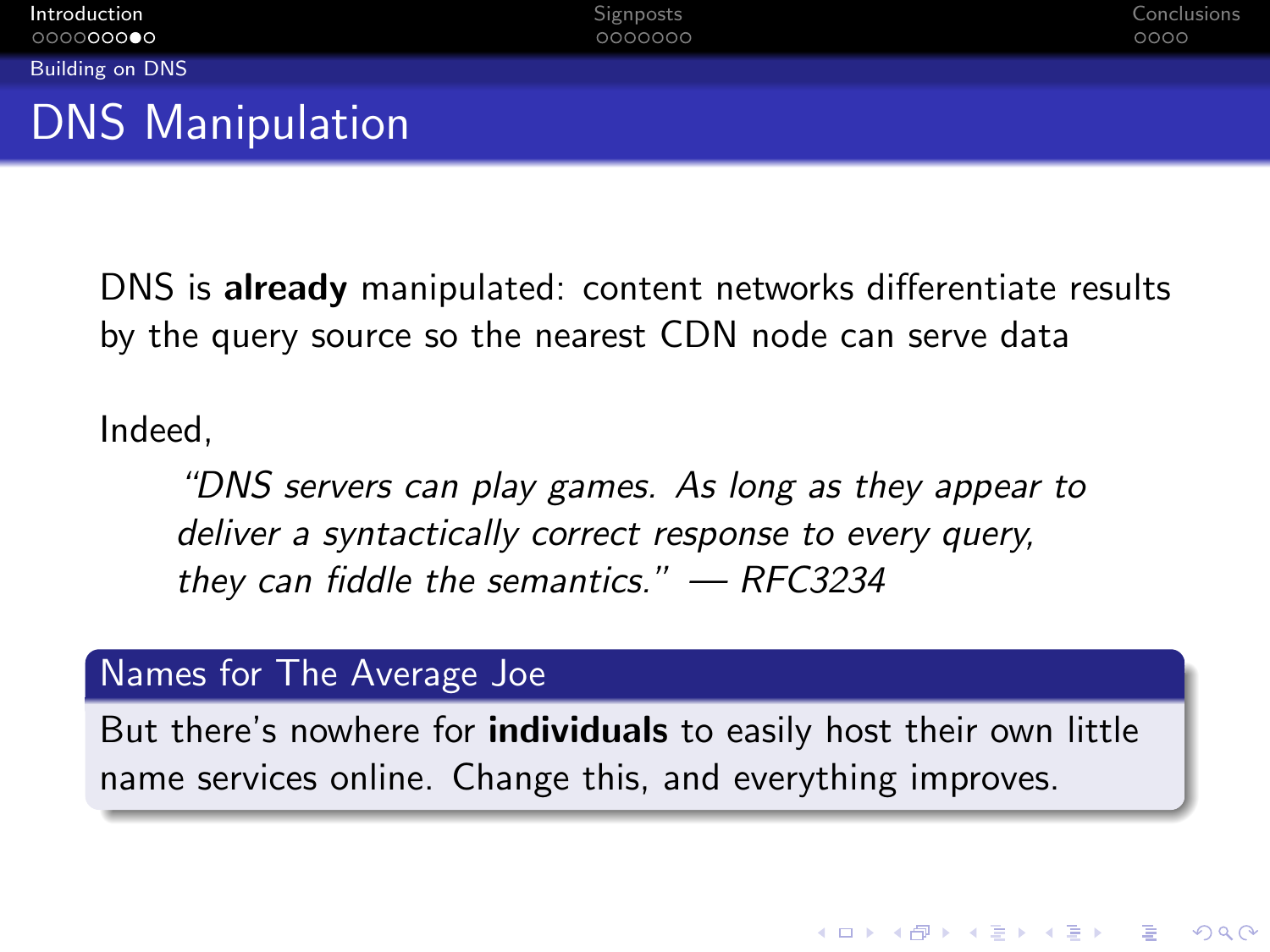| Introduction<br>00000000● | Signposts<br>0000000 | Conclusions<br>0000 |
|---------------------------|----------------------|---------------------|
| <b>Building on DNS</b>    |                      |                     |
| <b>DNS Security</b>       |                      |                     |

Authentication. DNSSEC provides a standard, deployed security model where identity chains are established by trusting the registrars or other trust anchors

<span id="page-17-0"></span>Confidentiality. DNSCurve adds confidentiality, repudiability, integrity, and authentication to name resolution through an Elliptic Curve Cryptographic tunnel; can trade compatibility against overhead, with 255-bit Curve25519 keys offering complexity equivalent to 3072-bit RSA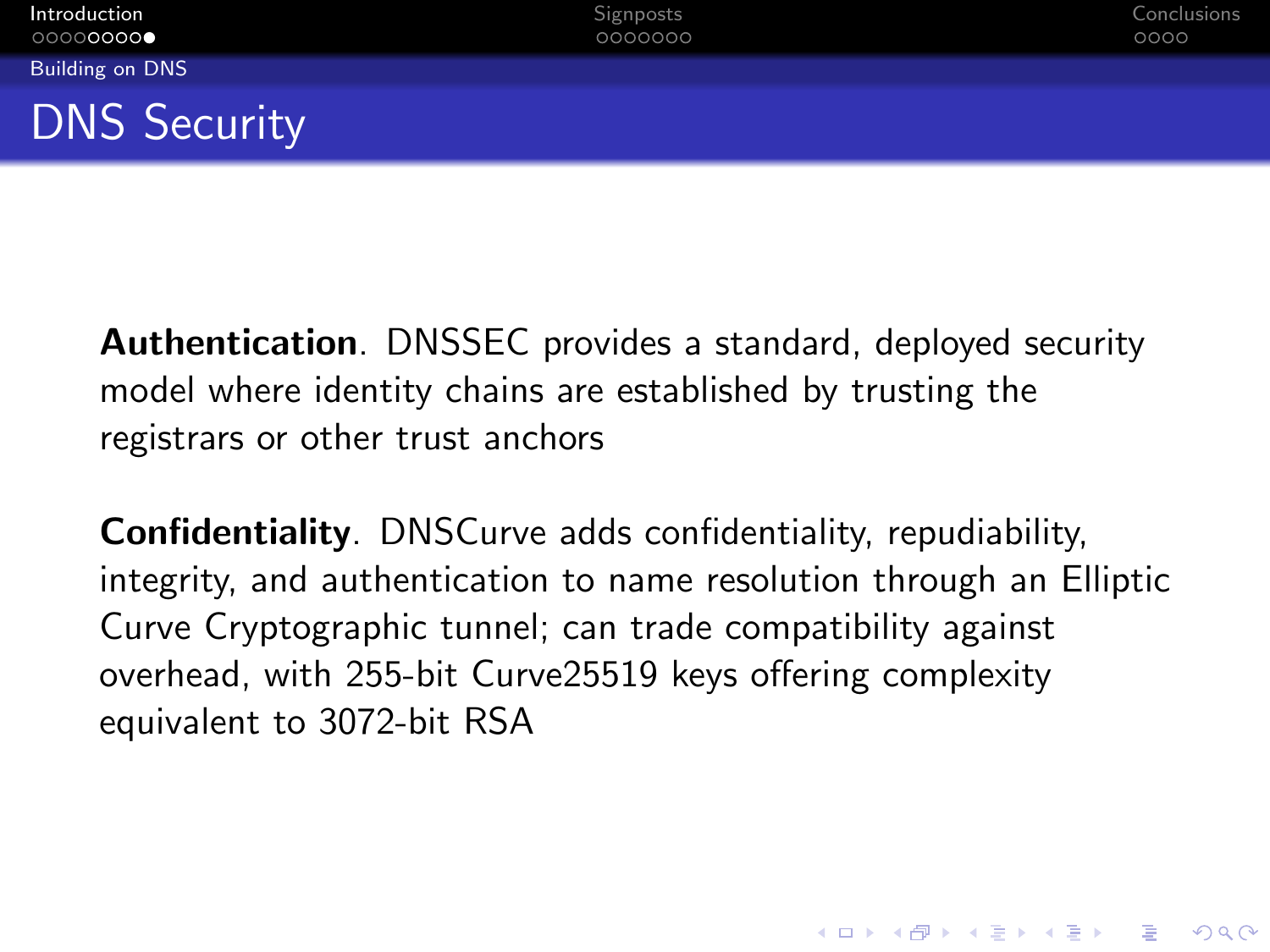| Introduction<br>000000000 | Signposts<br>0000000 | Conclusions<br>0000 |
|---------------------------|----------------------|---------------------|
| Architecture              |                      |                     |
| $\sim$                    |                      |                     |

K ロ ▶ K @ ▶ K 할 > K 할 > 1 할 > 1 이익어

# **Contents**

#### 1 [Introduction](#page-1-0)

- **[Challenge & Constraints](#page-1-0)**
- **•** [Building on DNS](#page-11-0)

# 2 [Signposts](#page-18-0)

- **•** [Architecture](#page-18-0)
- **[Components](#page-22-0)**

# **[Conclusions](#page-31-0)**

- **·** [Implications](#page-31-0)
- <span id="page-18-0"></span>• [Questions](#page-33-0)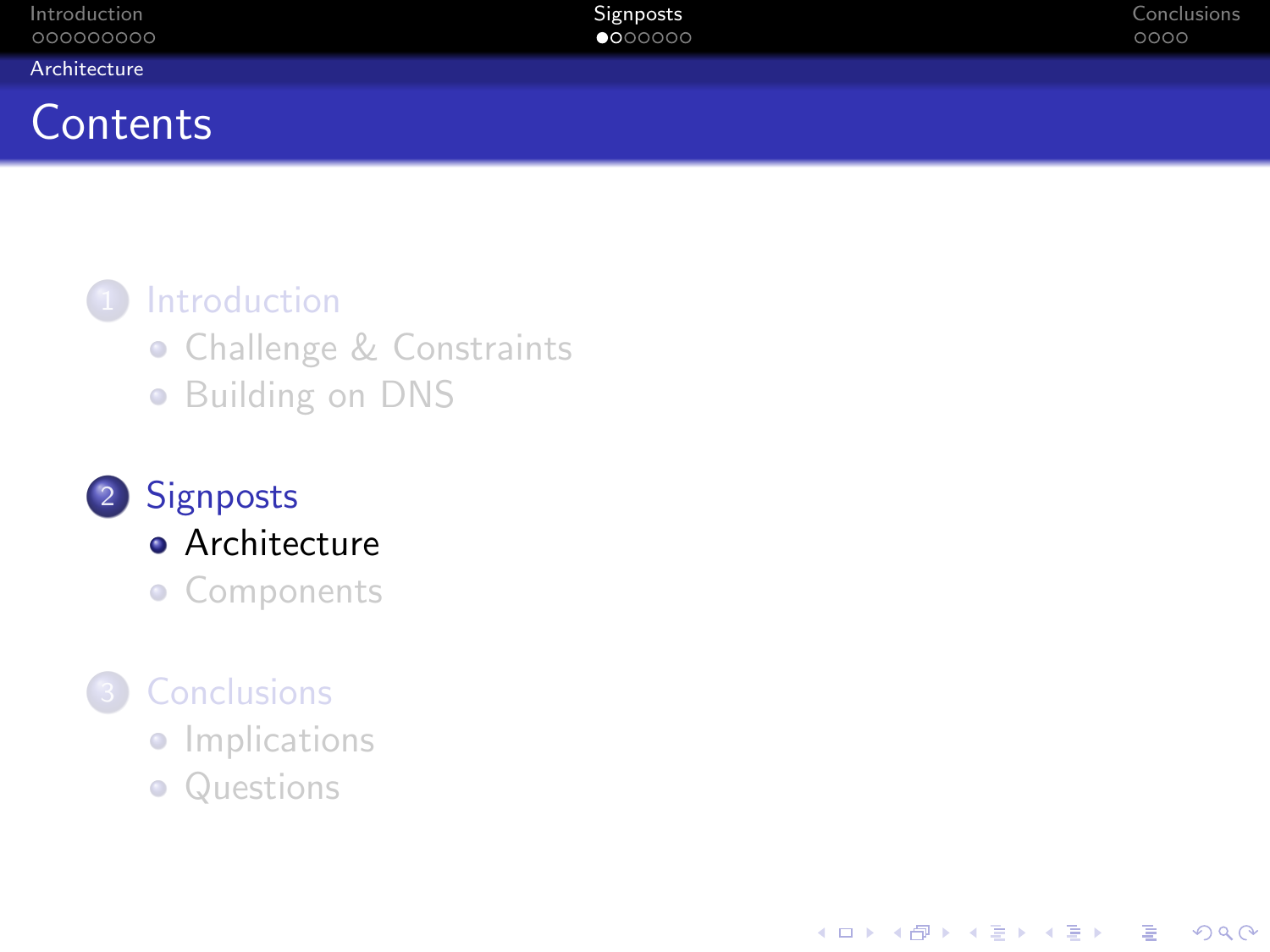| Introduction<br>000000000 | Signposts<br>0000000 | Conclusions<br>0000 |
|---------------------------|----------------------|---------------------|
| Architecture              |                      |                     |
| Architecture              |                      |                     |



<span id="page-19-0"></span>At the edge, devices interconnect using tunnels created in response to authenticated, confidential DNSCurve queries. Connections access-controlled via authenticated query so[urc](#page-18-0)[e.](#page-20-0)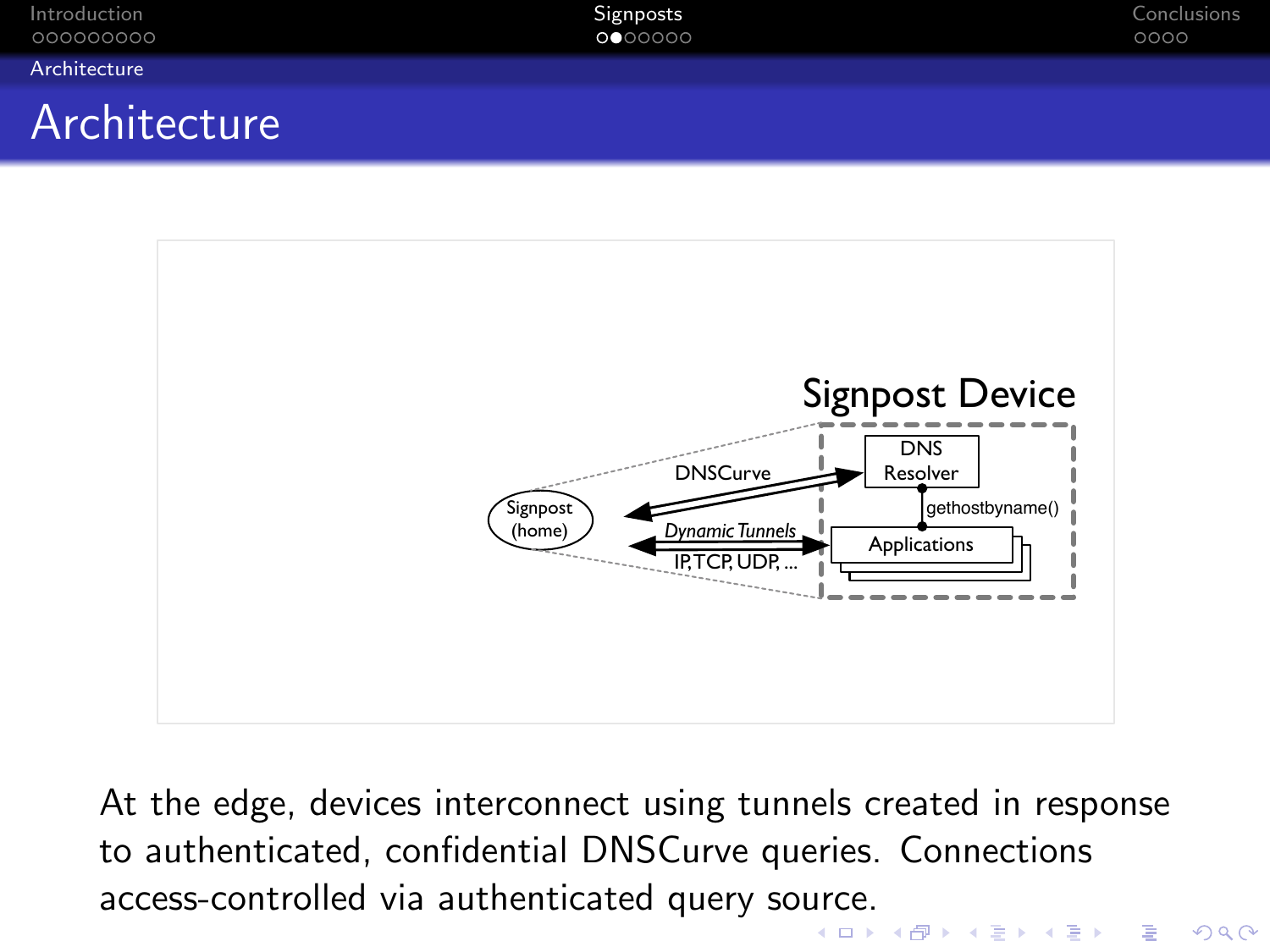| Introduction<br>000000000 | Signposts<br>0000000 | Conclusions<br>0000 |
|---------------------------|----------------------|---------------------|
| Architecture              |                      |                     |
| Architecture              |                      |                     |



<span id="page-20-0"></span>At the edge, devices interconnect using tunnels created in response to authenticated, confidential DNSCurve queries. Connections access-controlled via authenticated query so[urc](#page-19-0)[e.](#page-21-0)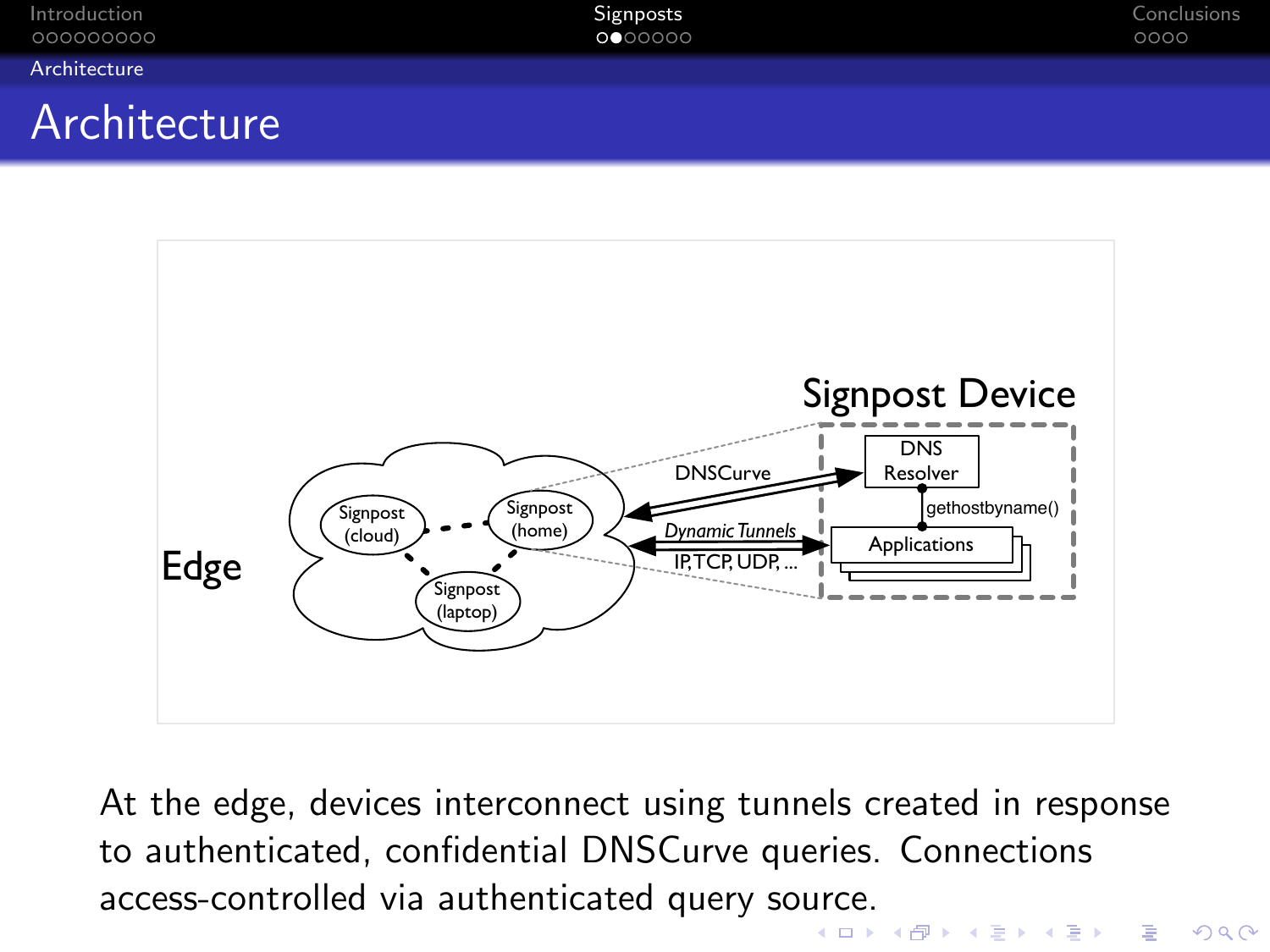| Introduction<br>000000000 | Signposts<br>0000000 | Conclusions<br>0000 |
|---------------------------|----------------------|---------------------|
| Architecture              |                      |                     |
|                           |                      |                     |





<span id="page-21-0"></span>At the edge, devices interconnect using tunnels created in response to authenticated, confidential DNSCurve queries. Connections access-controlled via authenticated query so[urc](#page-20-0)[e.](#page-22-0)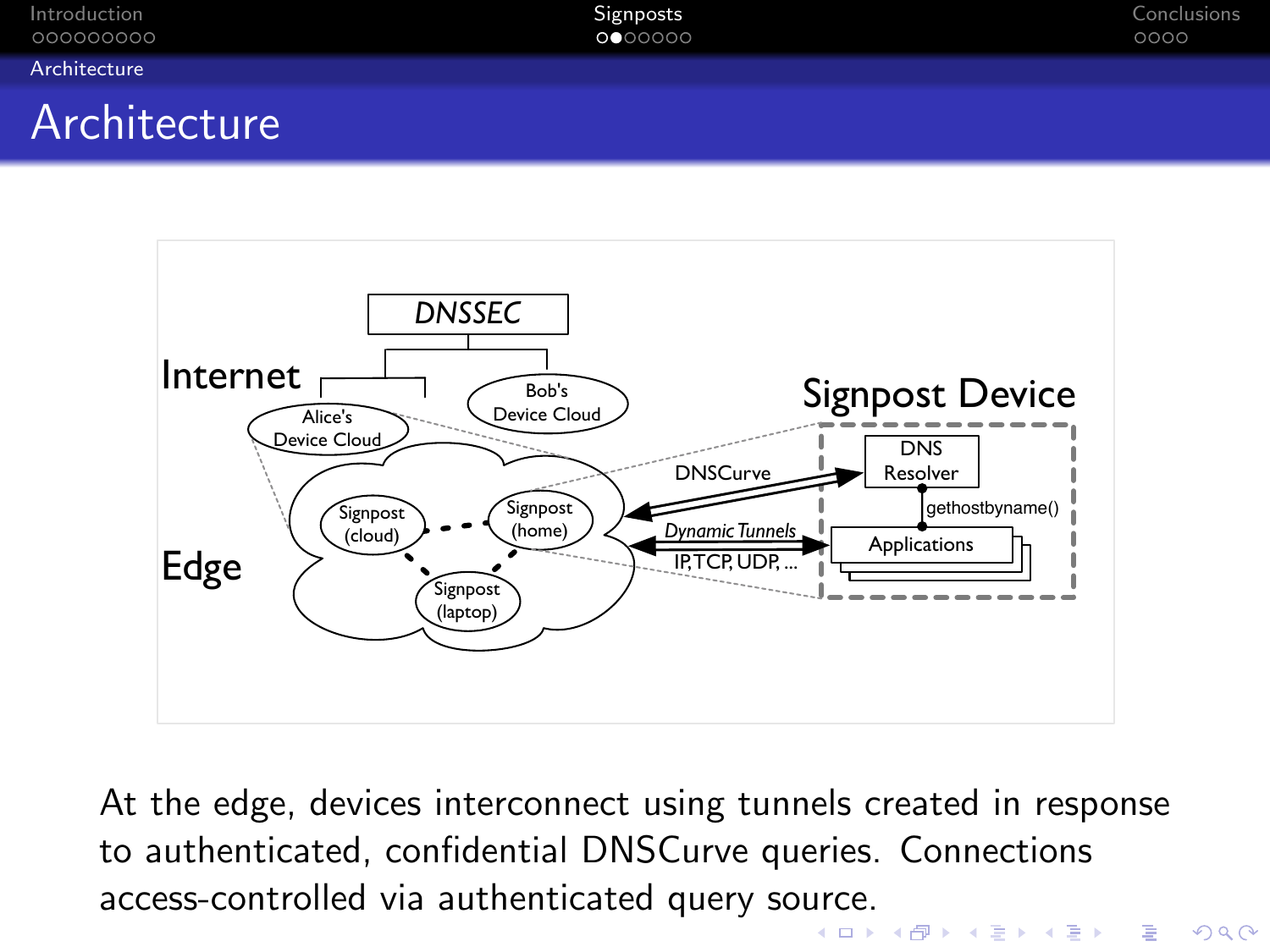| Introduction<br>000000000 | Signposts<br>0000000 | Conclusions<br>0000 |
|---------------------------|----------------------|---------------------|
| Components                |                      |                     |
| Contents                  |                      |                     |

K ロ ▶ K @ ▶ K 할 > K 할 > 1 할 > 1 이익어

#### 1 [Introduction](#page-1-0)

- **[Challenge & Constraints](#page-1-0)**
- **•** [Building on DNS](#page-11-0)

# 2 [Signposts](#page-18-0)

- **•** [Architecture](#page-18-0)
- **[Components](#page-22-0)**

# **[Conclusions](#page-31-0)**

- **·** [Implications](#page-31-0)
- <span id="page-22-0"></span>• [Questions](#page-33-0)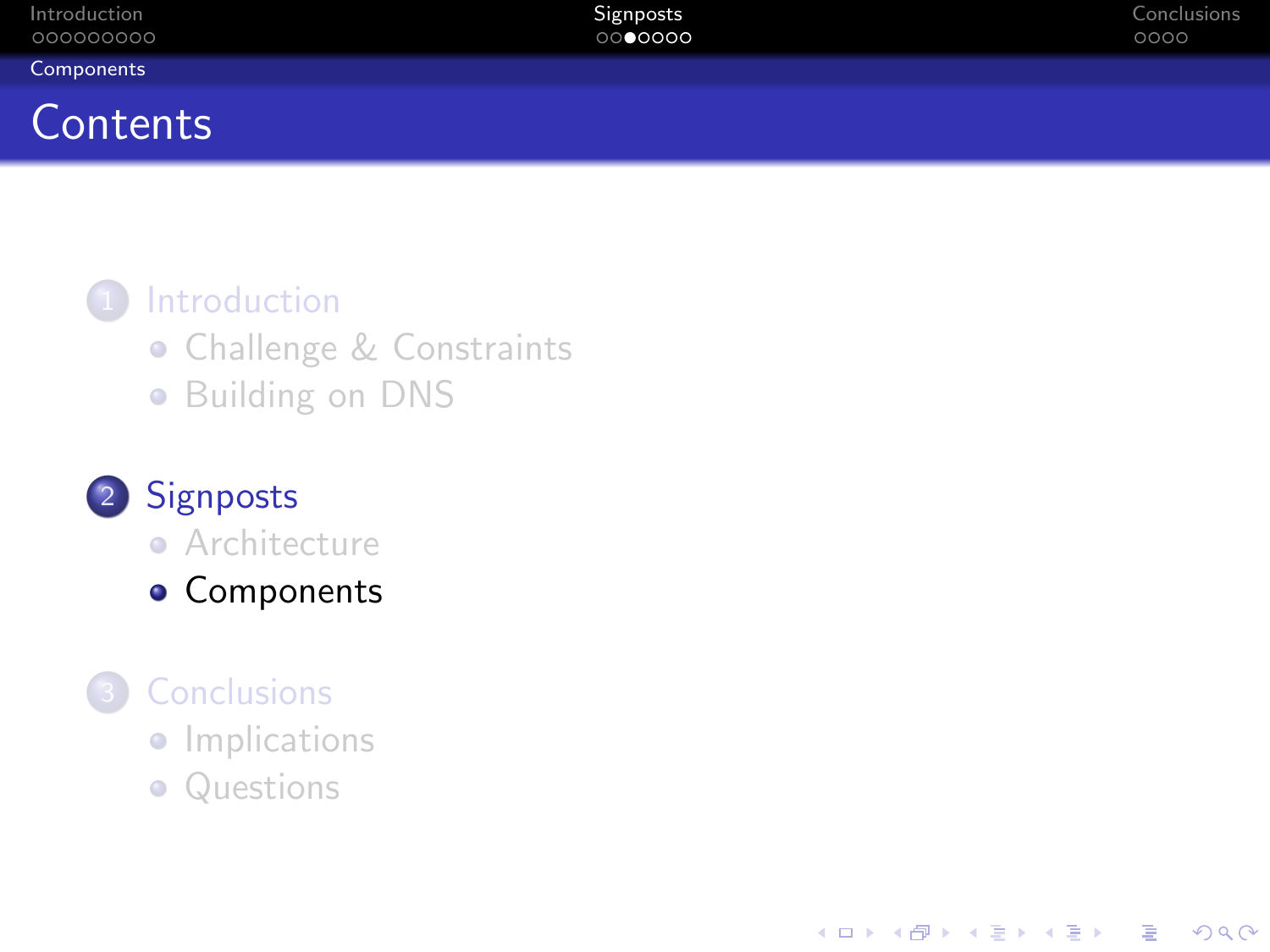| Introduction<br>000000000     | Signposts<br>0000000 | Conclusions<br>0000 |
|-------------------------------|----------------------|---------------------|
| Components                    |                      |                     |
| <b>Active Edge Resolution</b> |                      |                     |

K ロ ▶ K @ ▶ K 할 ▶ K 할 ▶ | 할 | ⊙Q @

<span id="page-23-0"></span>• Incremental, parallel resolution via 0 TTL responses containing multiple results.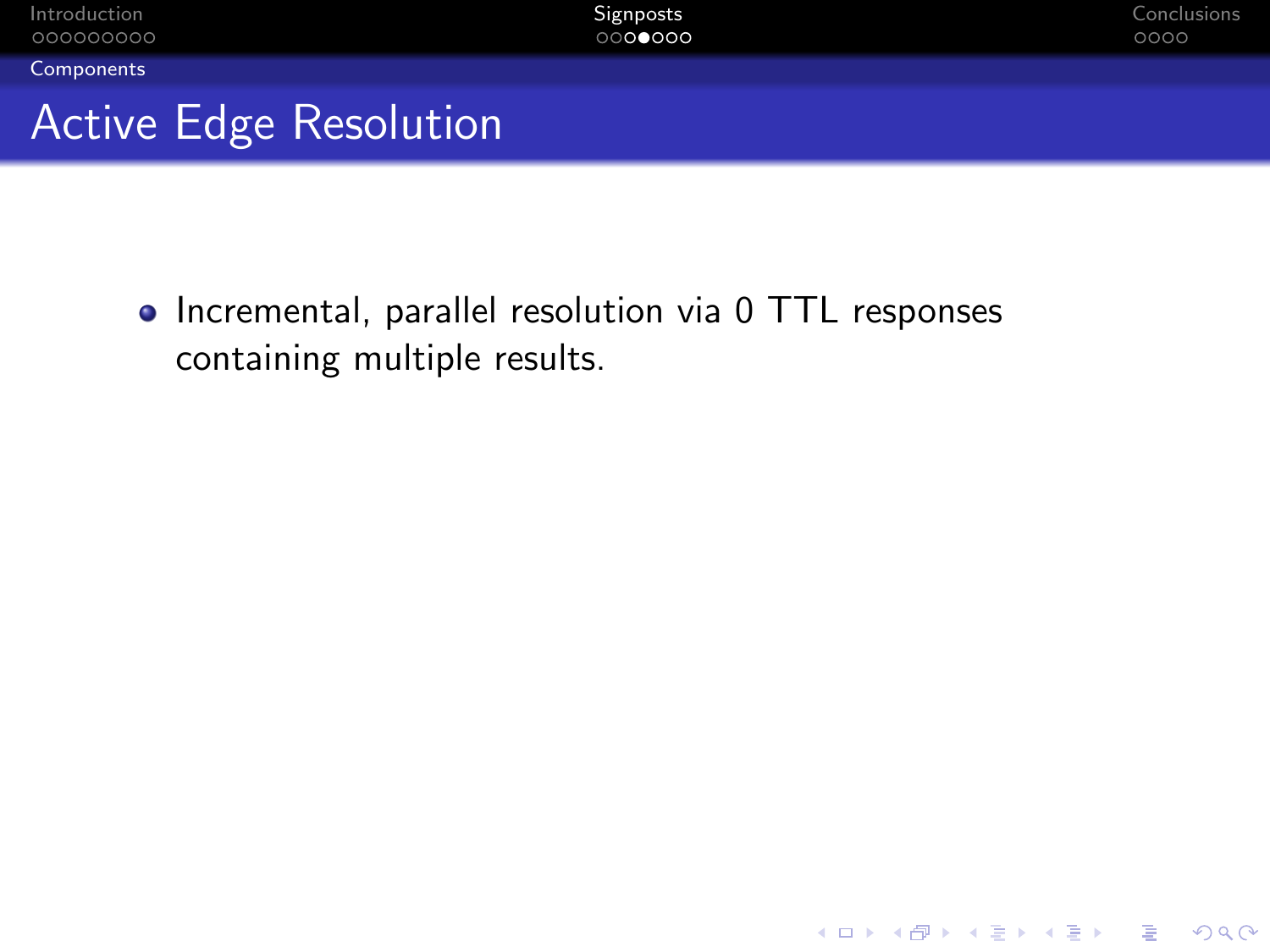

- Incremental, parallel resolution via 0 TTL responses containing multiple results.
- <span id="page-24-0"></span>• Bootstrap trusted public keys between devices via resurrecting duckling. No passwords during resolution.

**KORK STRATER STRAKER**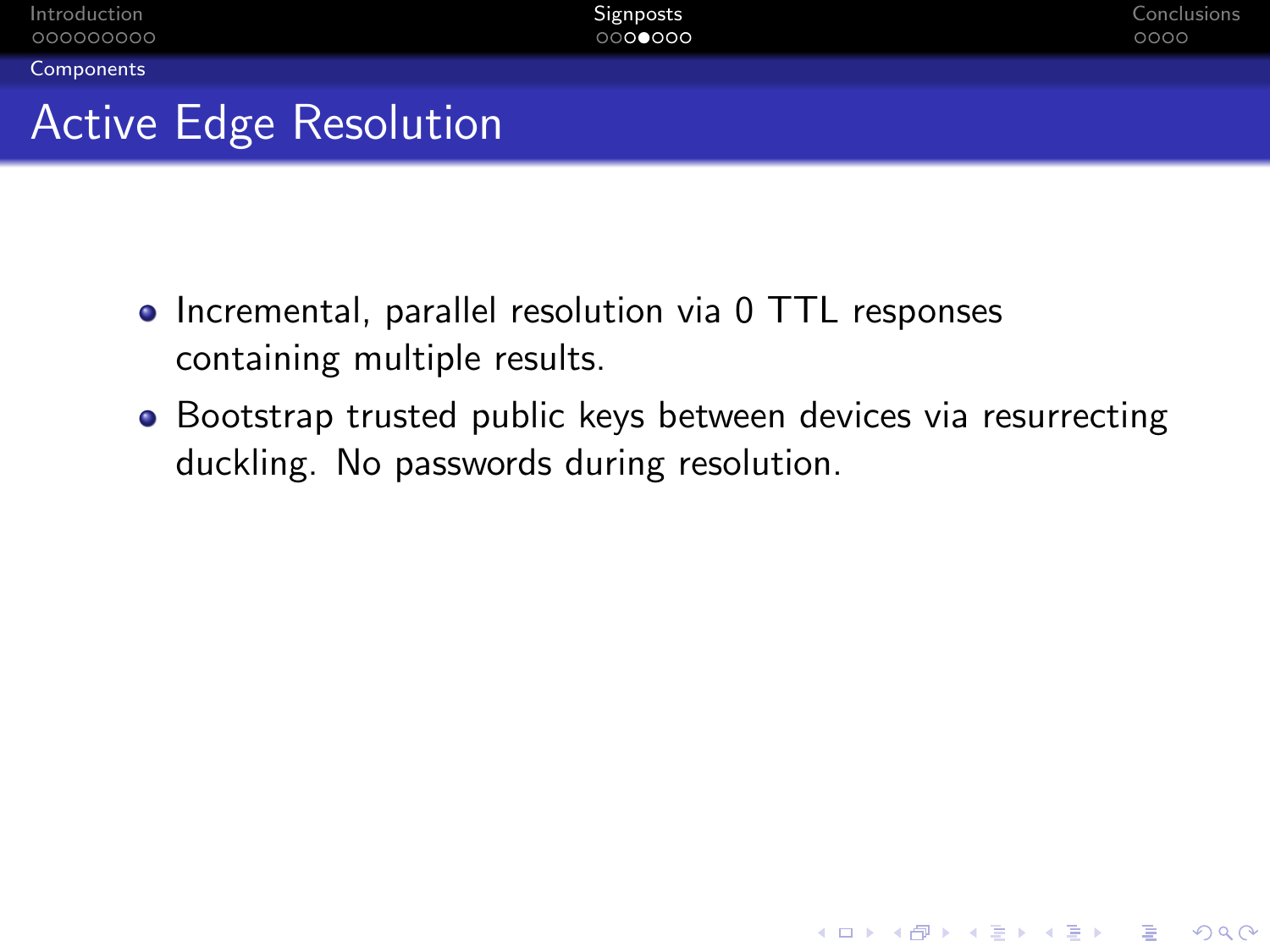

- Incremental, parallel resolution via 0 TTL responses containing multiple results.
- Bootstrap trusted public keys between devices via resurrecting duckling. No passwords during resolution.

**KORK STRATER STRAKER** 

<span id="page-25-0"></span>Degrade gracefully from P2P to personal cloud service to shared provider.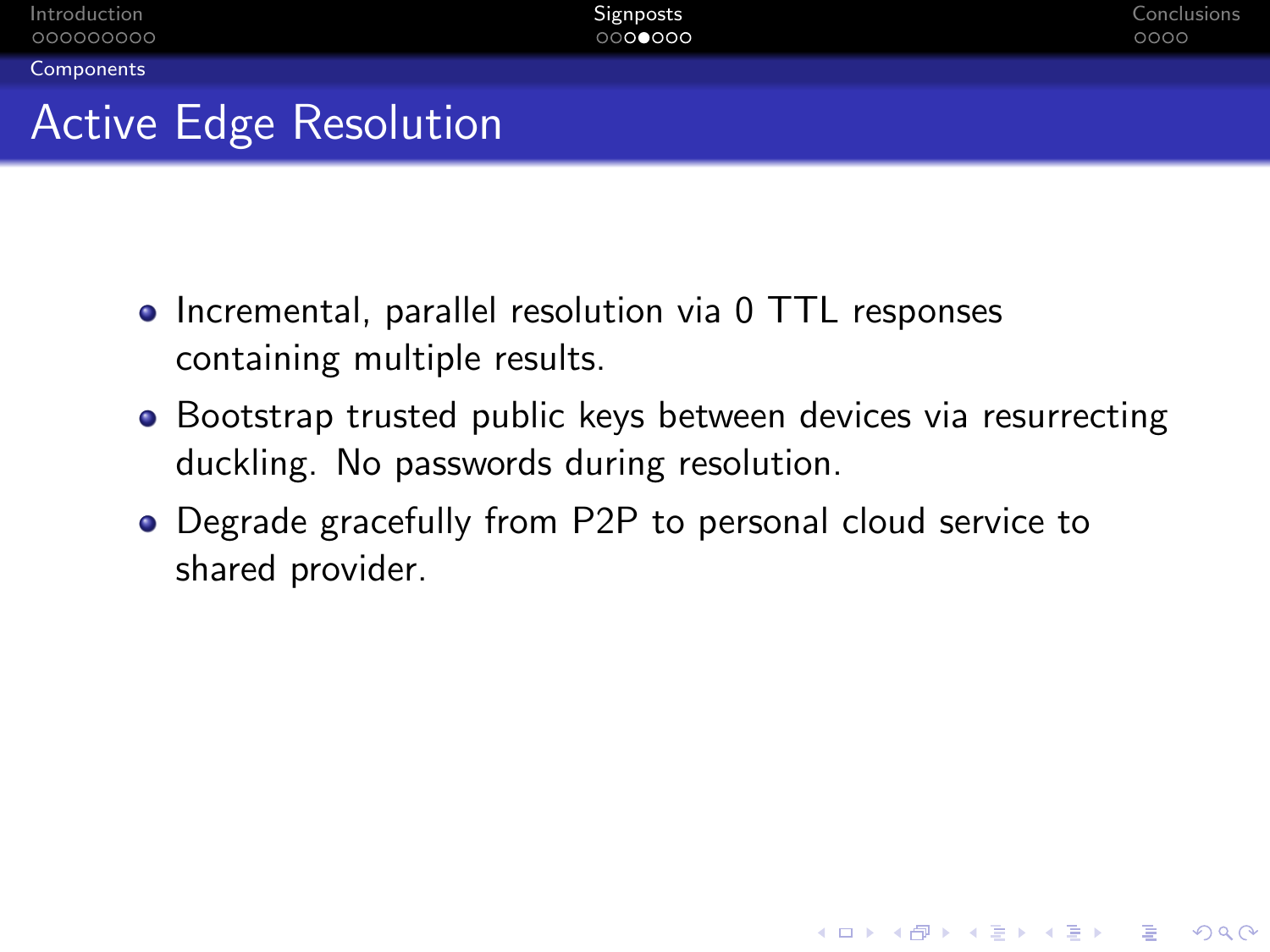Active Edge Resolution

- Incremental, parallel resolution via 0 TTL responses containing multiple results.
- Bootstrap trusted public keys between devices via resurrecting duckling. No passwords during resolution.
- Degrade gracefully from P2P to personal cloud service to shared provider.
- <span id="page-26-0"></span>• Resolution triggers tunnel establishment scripts; currently support (L2) Tuntap/SSH, OpenVPN, (L3) IPSec, (L4+) Privoxy/Tor via SOCKS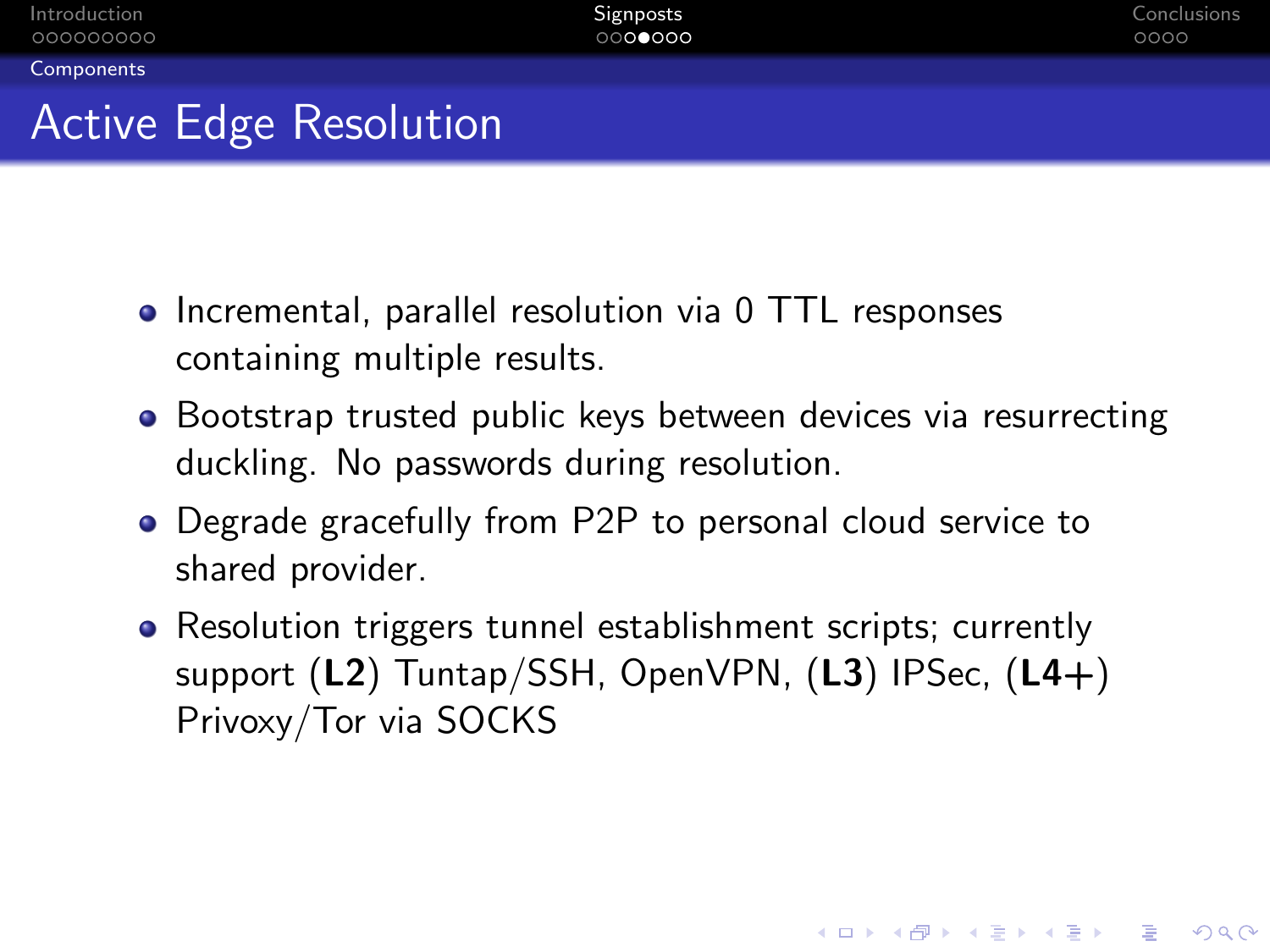# Active Edge Resolution

- Incremental, parallel resolution via 0 TTL responses containing multiple results.
- Bootstrap trusted public keys between devices via resurrecting duckling. No passwords during resolution.
- Degrade gracefully from P2P to personal cloud service to shared provider.
- Resolution triggers tunnel establishment scripts; currently support (L2) Tuntap/SSH, OpenVPN, (L3) IPSec, (L4+) Privoxy/Tor via SOCKS
- <span id="page-27-0"></span>Seamless operation with extra host support (e.g., OpenFlow)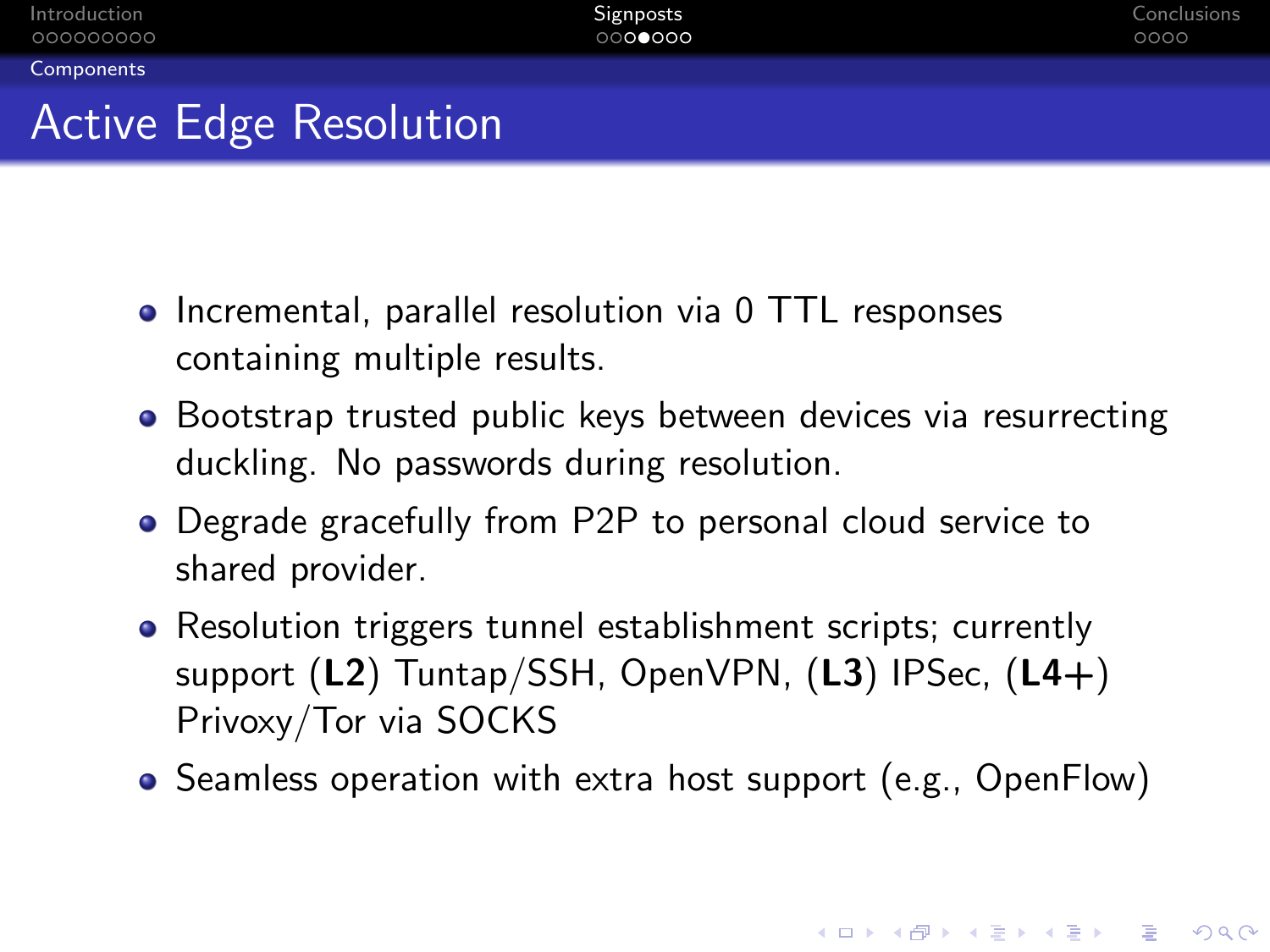# Identity Management

- Automatic, internal key management in a personal trust hierarchy simplifies hygiene.
- TSIG/SIG0 DNSSEC signatures used to demonstrate subnamespace authority.
- Manage keys for SSH, PGP, \*Curve in parallel.
- <span id="page-28-0"></span>• Provides low-friction revocation, making rollover usable by mortals (?)

**KORK STRATER STRAKER**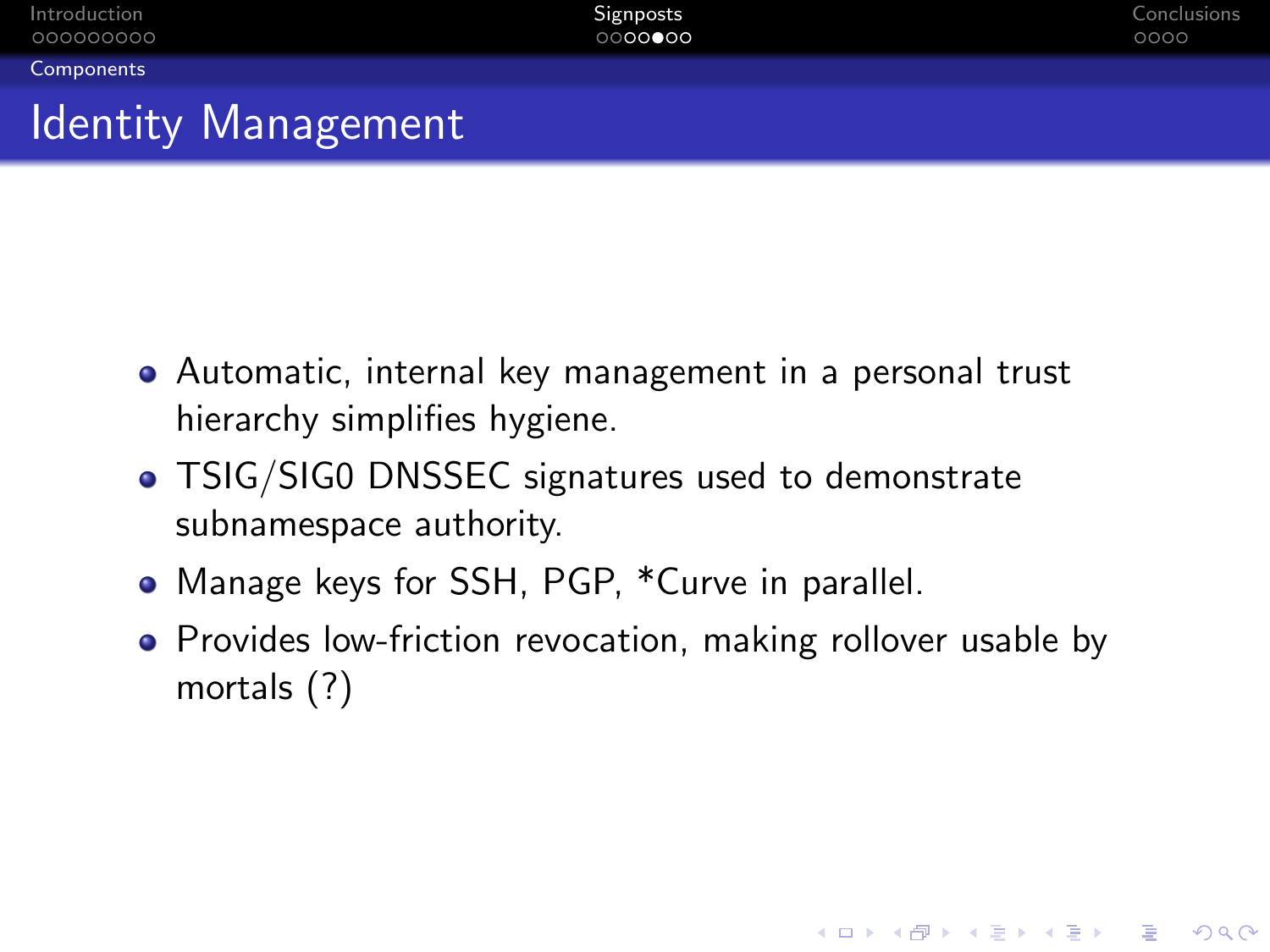Currently: Sockets API decouples getaddrinfo(3) from connect(2), so less powerful.

With Signposts:

- Applications bind names to flows in one call, separating connection establishment from data transfer,
- Signpost nodes select environmentally optimal routes via long-poll DNSCurve updates
- <span id="page-29-0"></span>• Signpost resolver proxies DNS on localhost, late-binding lookups only when traffic is sent (e.g., TCP SYN)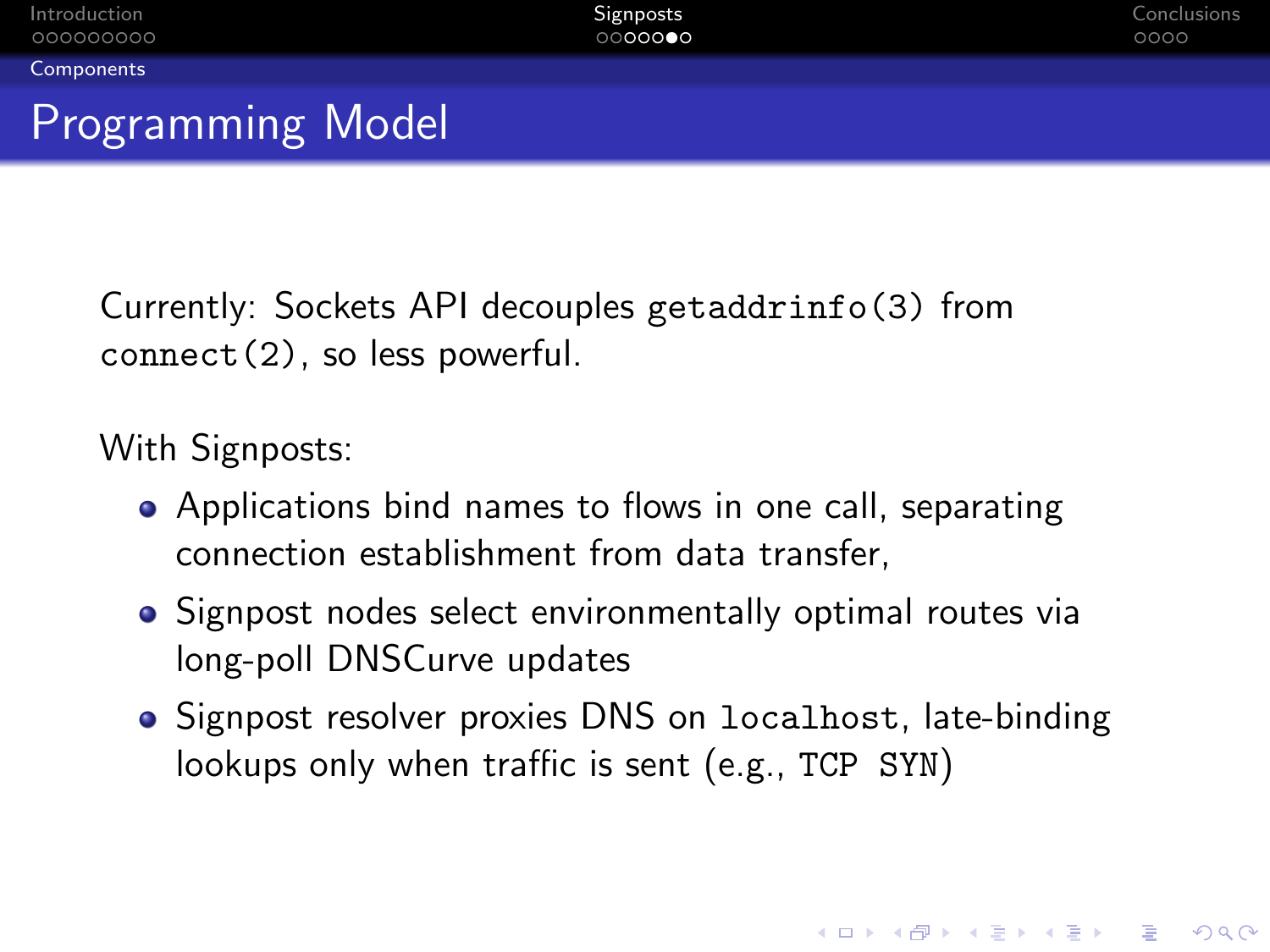| Introduction<br>000000000 | Signposts<br>000000 | Conclusions<br>0000 |
|---------------------------|---------------------|---------------------|
| Components                |                     |                     |
| Work-in-Progress          |                     |                     |

Resolution. Looking to more efficient path establishment than "try everything at once"

Identity. Automating key derivation & management

Programming. Exploring details, e.g., need to patch OpenSSL, provide local OpenFlow switch; more in The Case for Reconfigurable I/O Channels, RESoLVE 2012 (<http://anil.recoil.org/papers/>)

<span id="page-30-0"></span>Implementation. May be easier to support applications that use sockets via lightweight VMs

> (e.g., **<http://openmirage.org>** with Message Switch, <http://github.com/djs55/message-switch>)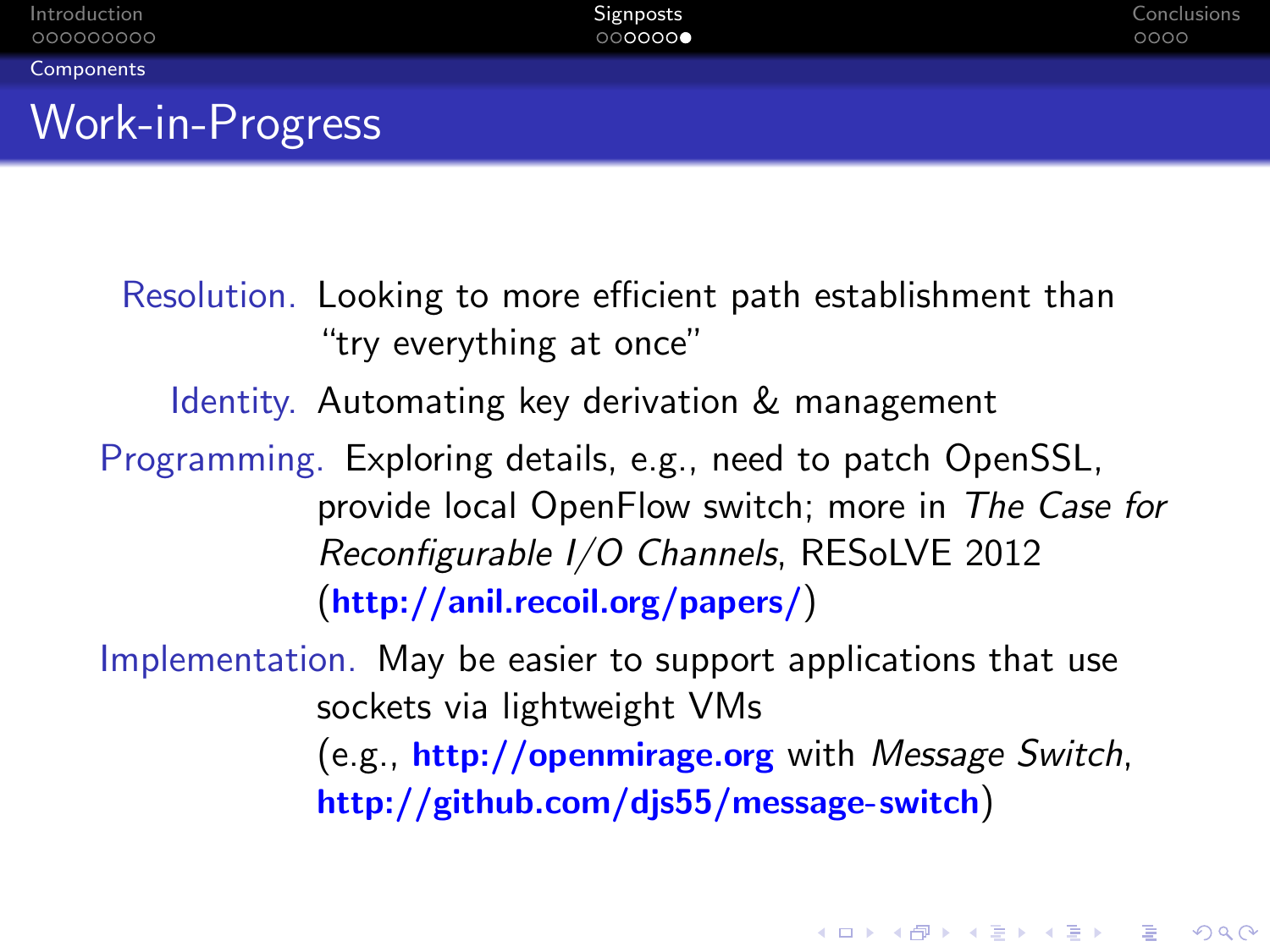| Introduction<br>000000000 | Signposts<br>0000000 | Conclusions<br>$\bullet$ 000 |
|---------------------------|----------------------|------------------------------|
| Implications              |                      |                              |
| Contents                  |                      |                              |

K ロ ▶ K @ ▶ K 할 > K 할 > 1 할 > 1 이익어

#### 1 [Introduction](#page-1-0)

- **[Challenge & Constraints](#page-1-0)**
- **•** [Building on DNS](#page-11-0)

## 2 [Signposts](#page-18-0)

- **•** [Architecture](#page-18-0)
- **[Components](#page-22-0)**



<span id="page-31-0"></span>• [Questions](#page-33-0)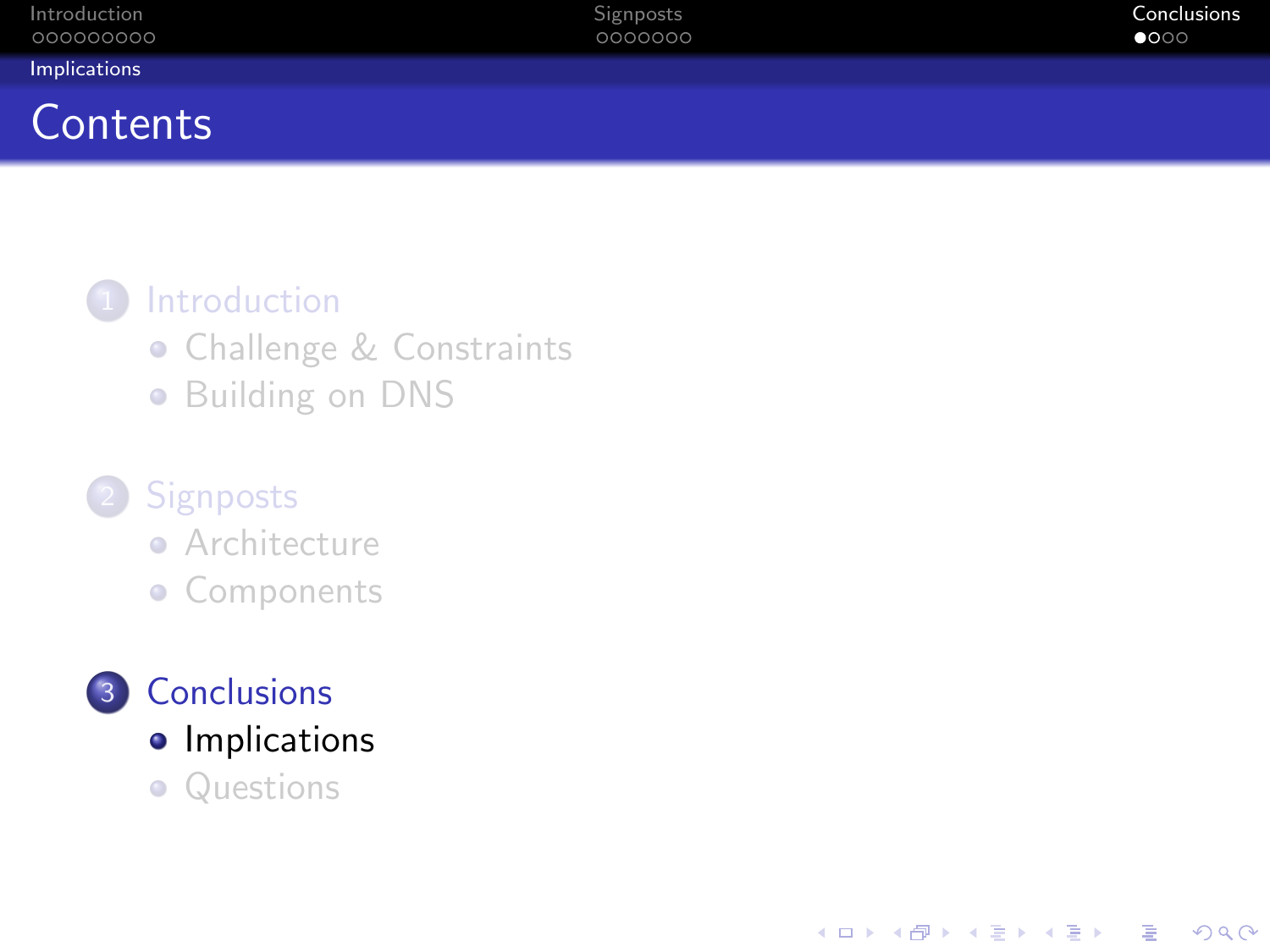Signpost uses DNS as a device-facing interface for compatibility – but could support alternative mechanisms for upstream resolution:

- Perspectives (<http://perspectives-project.org/>) offers a P2P trust network
- Namecoin (<http://namecoin.info/>) provides decentralized naming but has economic issues.

When widely deployed, a set of Signposts could help with:

- Tor. Constructing a mix zone, perhaps using Dustclounds (<http://anil.recoil.org/papers/2010-iswp-dustclouds.pdf>)
- <span id="page-32-0"></span>• Dissent (<http://dedis.cs.yale.edu/2010/anon/>), simplifying its use by Average Joe.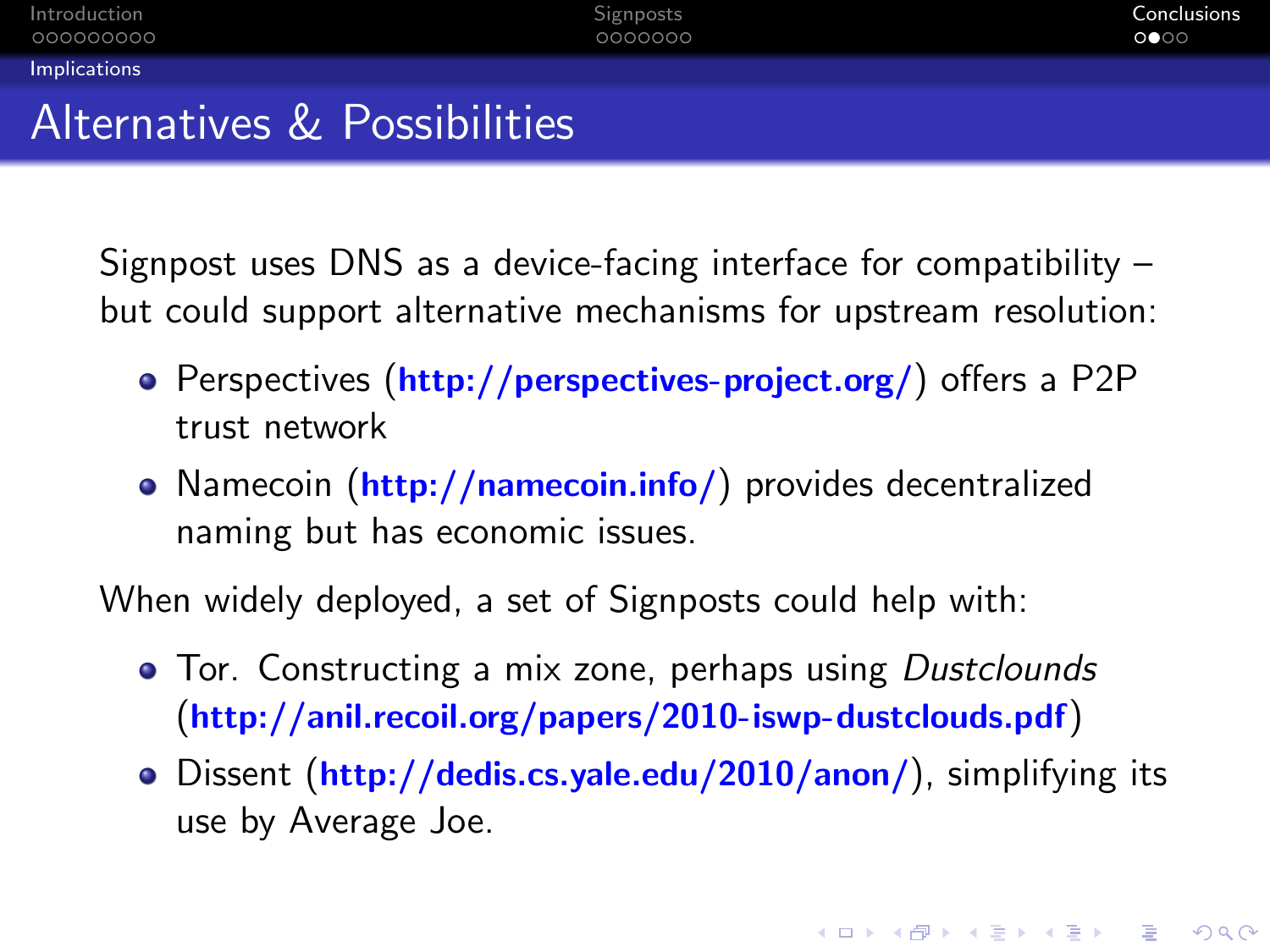| Introduction<br>000000000 | Signposts<br>0000000 | Conclusions<br>$\circ\circ\bullet\circ$ |
|---------------------------|----------------------|-----------------------------------------|
| Questions                 |                      |                                         |
| Contents                  |                      |                                         |

K ロ ▶ K @ ▶ K 할 > K 할 > 1 할 > 1 이익어

#### 1 [Introduction](#page-1-0)

- **[Challenge & Constraints](#page-1-0)**
- **•** [Building on DNS](#page-11-0)

#### 2 [Signposts](#page-18-0)

- **•** [Architecture](#page-18-0)
- **[Components](#page-22-0)**

# 3 [Conclusions](#page-31-0)

- **·** [Implications](#page-31-0)
- <span id="page-33-0"></span>• [Questions](#page-33-0)